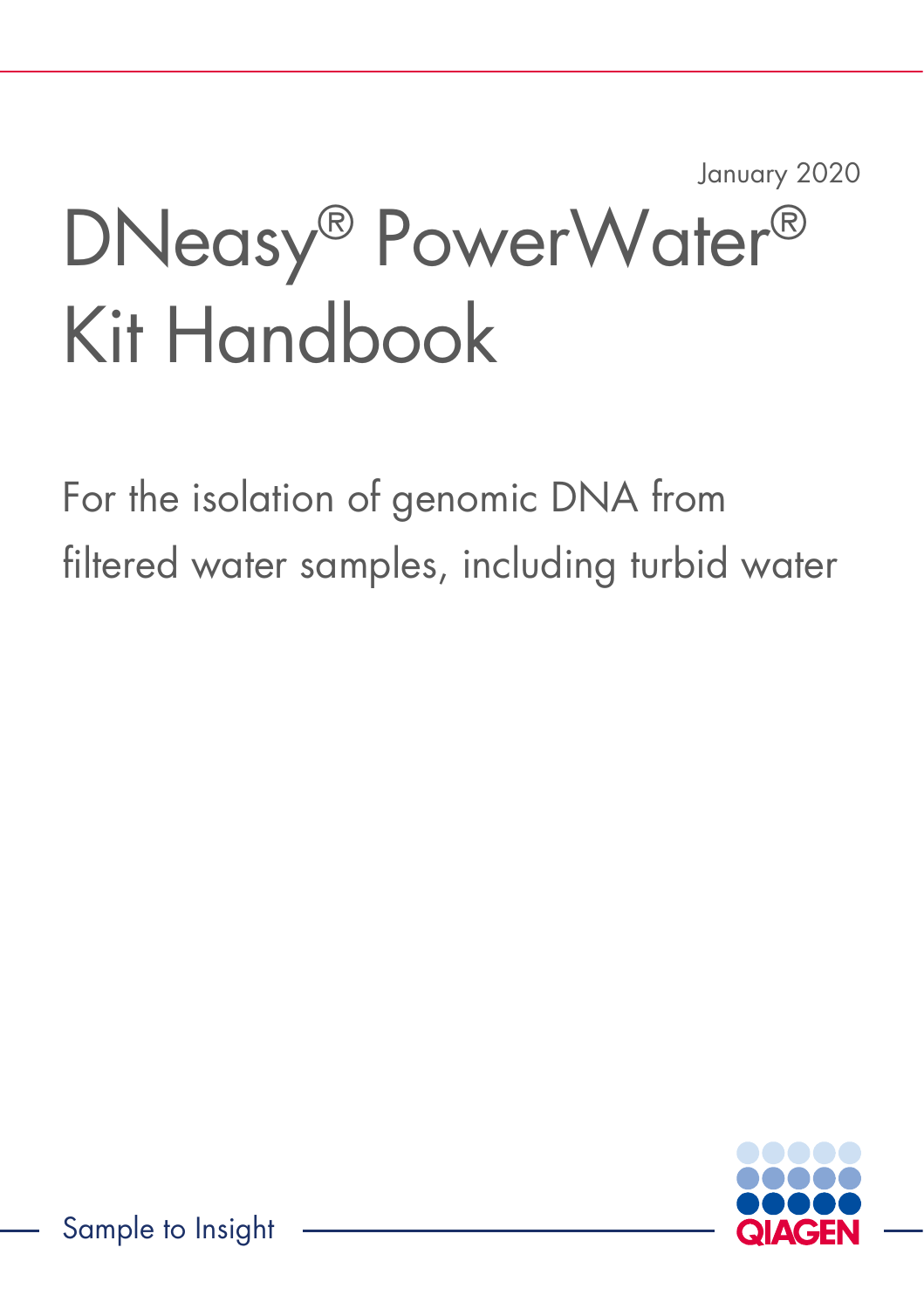### Contents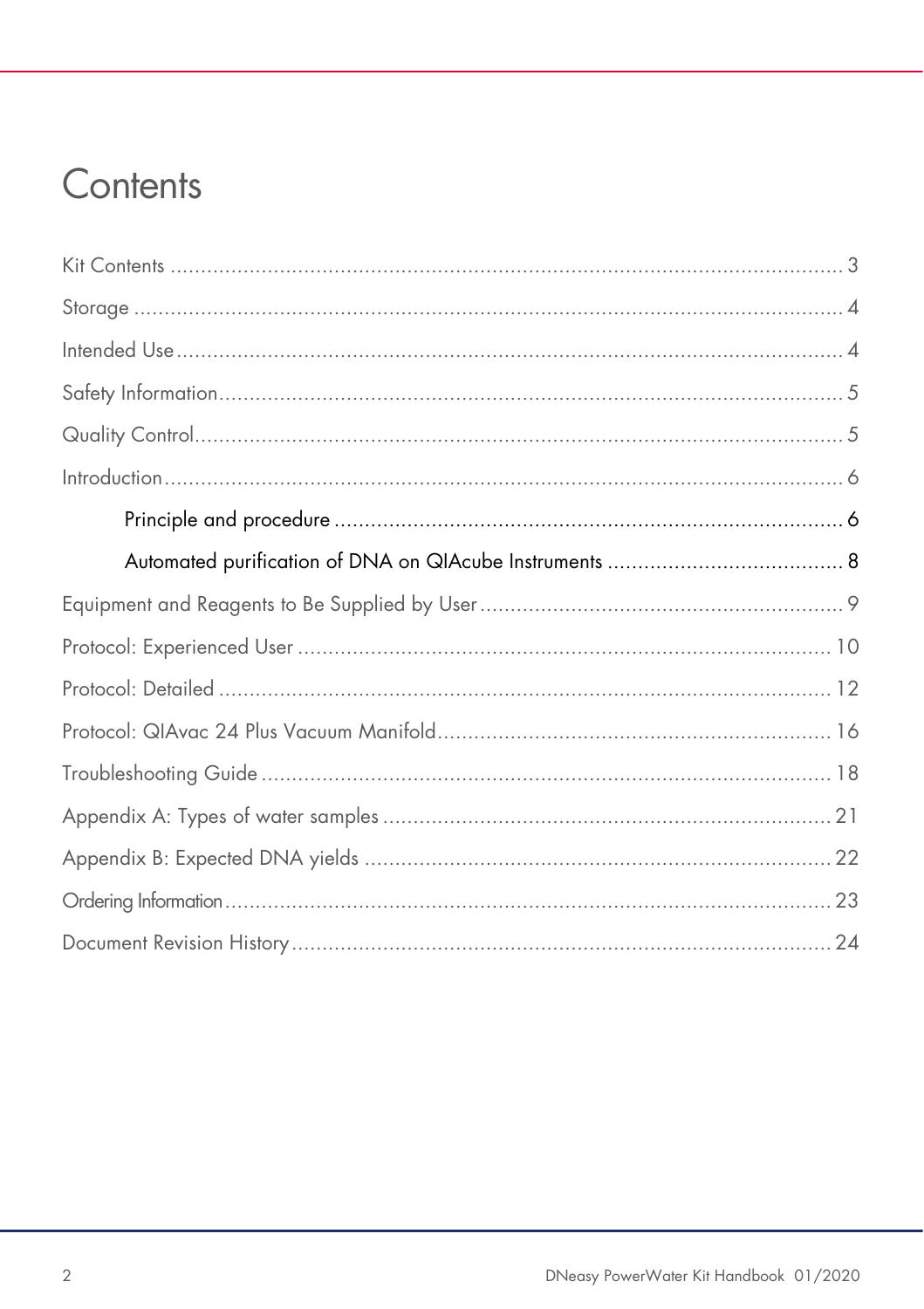### Kit Contents

| <b>DNeasy PowerWater Kit</b> | (50)             | (100)            |
|------------------------------|------------------|------------------|
| Catalog no.                  | 14900-50-NF      | 14900-100-NF     |
| Number of preps              | 50               | 100              |
| <b>MB Spin Columns</b>       | 50               | $2 \times 50$    |
| PowerWater DNA Bead Tubes    | 50               | $2 \times 50$    |
| Solution PW1                 | 55 ml            | $2 \times 55$ ml |
| Solution IRS                 | $15$ m           | $2 \times 15$ ml |
| Solution PW3                 | $2 \times 18$ ml | $2 \times 36$ ml |
| Solution PW4                 | $2 \times 24$ ml | $3 \times 24$ ml |
| Ethanol                      | $2 \times 30$ ml | $3 \times 30$ ml |
| Solution EB                  | $9$ m            | $2 \times 9$ ml  |
| Collection Tubes (2 ml)      | $5 \times 50$    | $10 \times 50$   |
| Quick-Start Protocol         |                  |                  |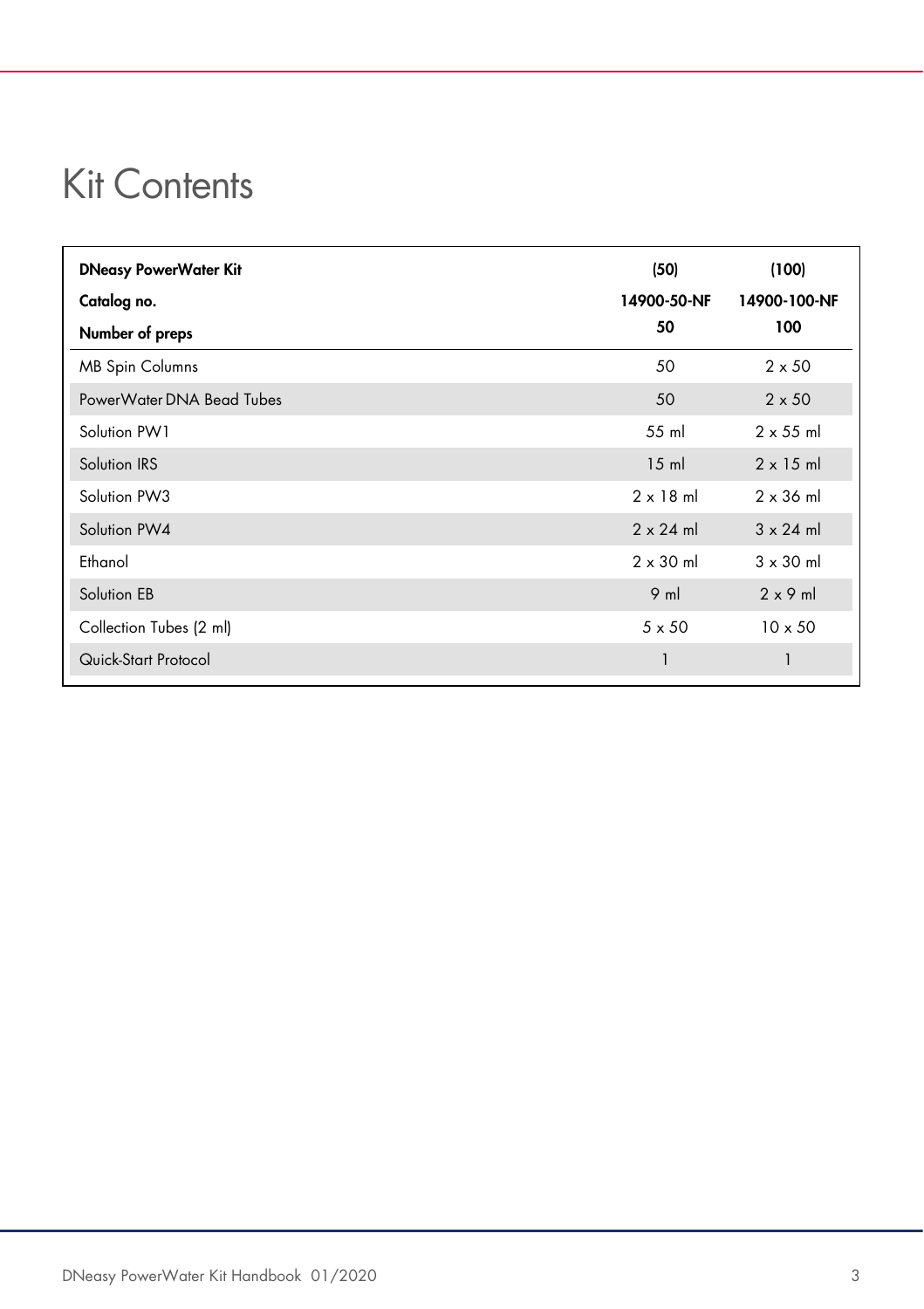### Storage

The DNeasy PowerWater Kit reagents and components can be stored at room temperature (15–25°C) until the expiration date printed on the box label.

### Intended Use

All DNeasy products are intended for molecular biology applications. These products are not intended for the diagnosis, prevention or treatment of a disease.

QIAcube® Connect is designed to perform fully automated purification of nucleic acids and proteins in molecular biology applications. The system is intended for use by professional users trained in molecular biological techniques and the operation of QIAcube Connect.

All due care and attention should be exercised in the handling of the products. We recommend all users of QIAGEN® products to adhere to the NIH guidelines that have been developed for recombinant DNA experiments, or to other applicable guidelines.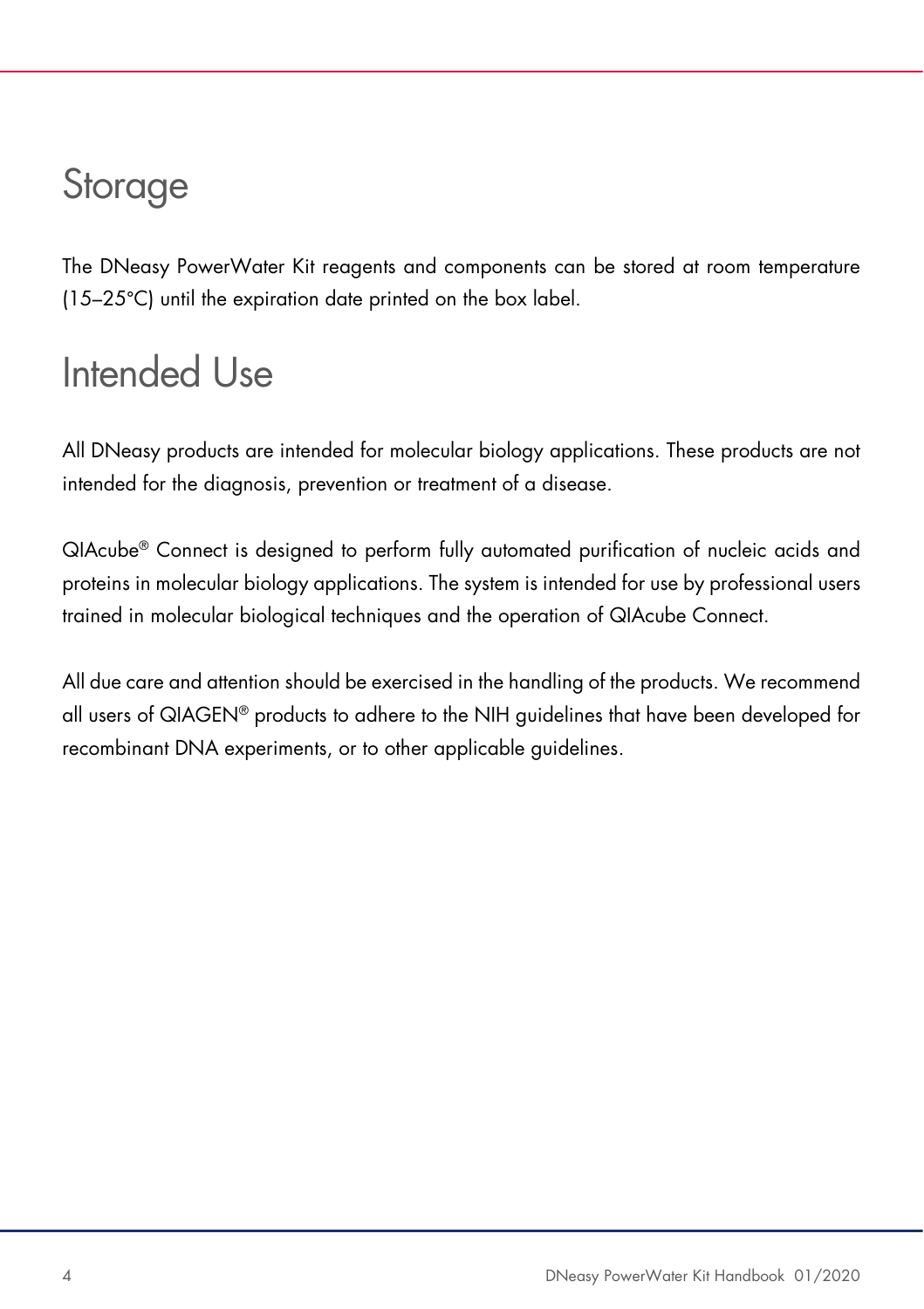### Safety Information

When working with chemicals, always wear a suitable lab coat, disposable gloves and protective goggles. For more information, please consult the appropriate safety data sheets (SDSs). These are available online in convenient and compact PDF format at www.qiagen.com/safety where you can find, view and print the SDS for each QIAGEN kit and kit component.

Warning: Solutions PW3, PW4 and ethanol are flammable.

WARNING: Do not use bleach to clean the inside of the QIAvac® 24 Plus Manifold.



DO NOT add bleach or acidic solutions to directly to the sample preparation waste

Solution PW1 and Solution PW3 contain guanidine salts, which can form highly reactive compounds when combined with bleach. If liquid containing these buffers is spilt, clean with a suitable laboratory detergent and water. If the spilt liquid contains potentially infectious agents, clean the affected area first with laboratory detergent and water, and then with 1% (v/v) sodium hypochlorite.

### Quality Control

In accordance with QIAGEN's ISO-certified Quality Management System, each lot of DNeasy PowerWater Kits is tested against predetermined specifications to ensure consistent product quality.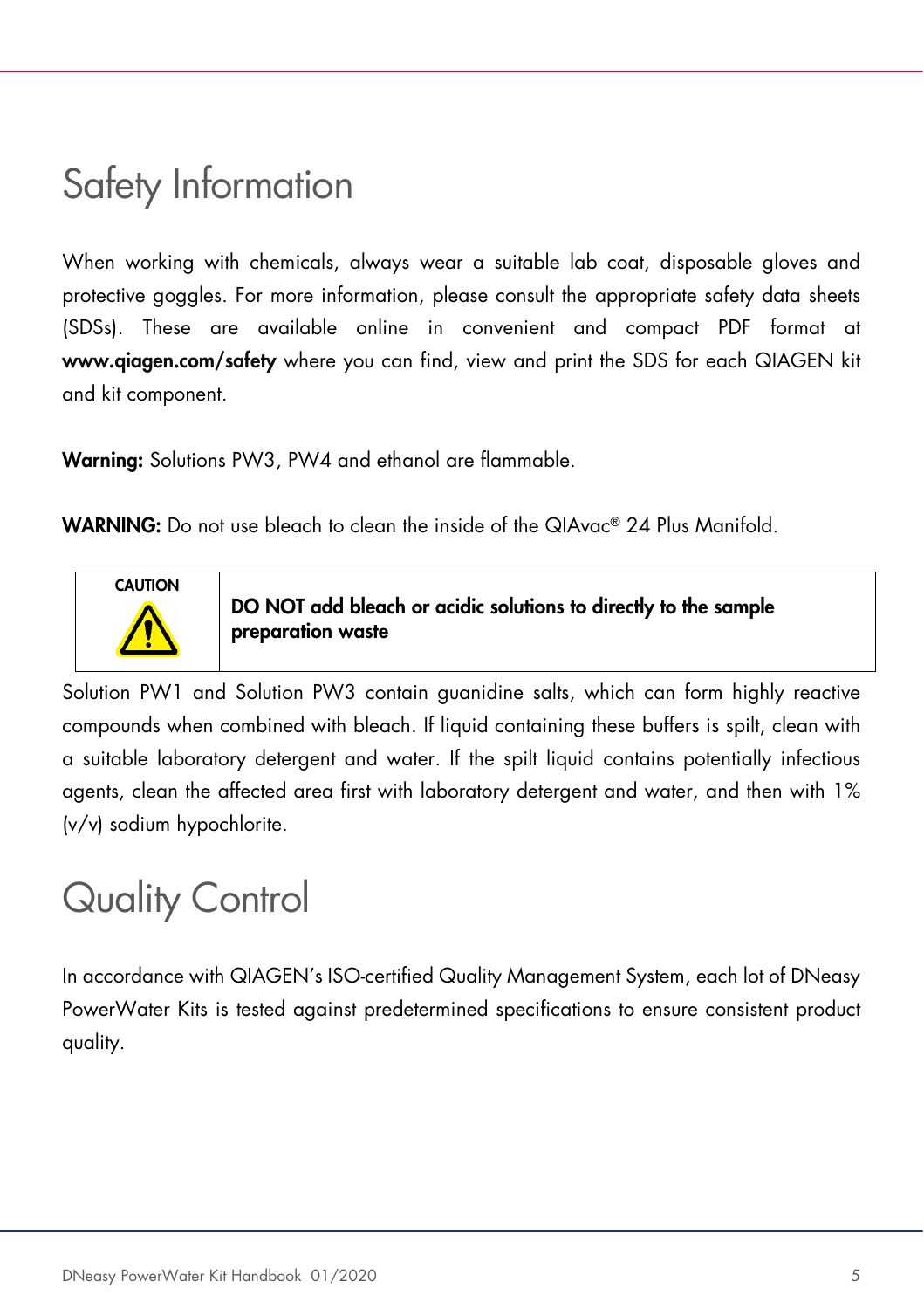### Introduction

The DNeasy PowerWater Kit can isolate genomic DNA from a variety of filtered water samples. Utilizing our Inhibitor Removal Technology® (IRT), even water containing heavy amounts of contaminants can be processed to provide DNA of high quality and yield. The DNeasy PowerWater Kit can isolate DNA equally well from any commonly used type of filter membrane. Purified DNA is ready to use in a final elution volume of 100 µl.

### Principle and procedure

The DNeasy PowerWater Kit starts with the filtration of a water sample onto a filter membrane. Filter membranes may be user supplied (see section on Equipment and Reagents to Be Supplied by User for recommendations). The membrane is then added to our special 5 ml bead beating tube containing a unique bead mix. Rapid and thorough lysis occurs through vortexing in a specially formulated lysis buffer that enhances the isolation of microorganisms from filter membranes. After the protein and inhibitor removal steps, total genomic DNA is captured on an MB Spin Column. High-quality DNA is then washed and eluted from the MB Spin Column membrane for use in downstream applications including PCR and qPCR.

#### High-throughput options

We offer a vacuum-based protocol for faster processing without centrifugation for the DNAbinding and column-washing steps using MB Spin Columns. The QIAvac 24 Plus Manifold allows for processing of up to 24 MB Spin Column preps at a time.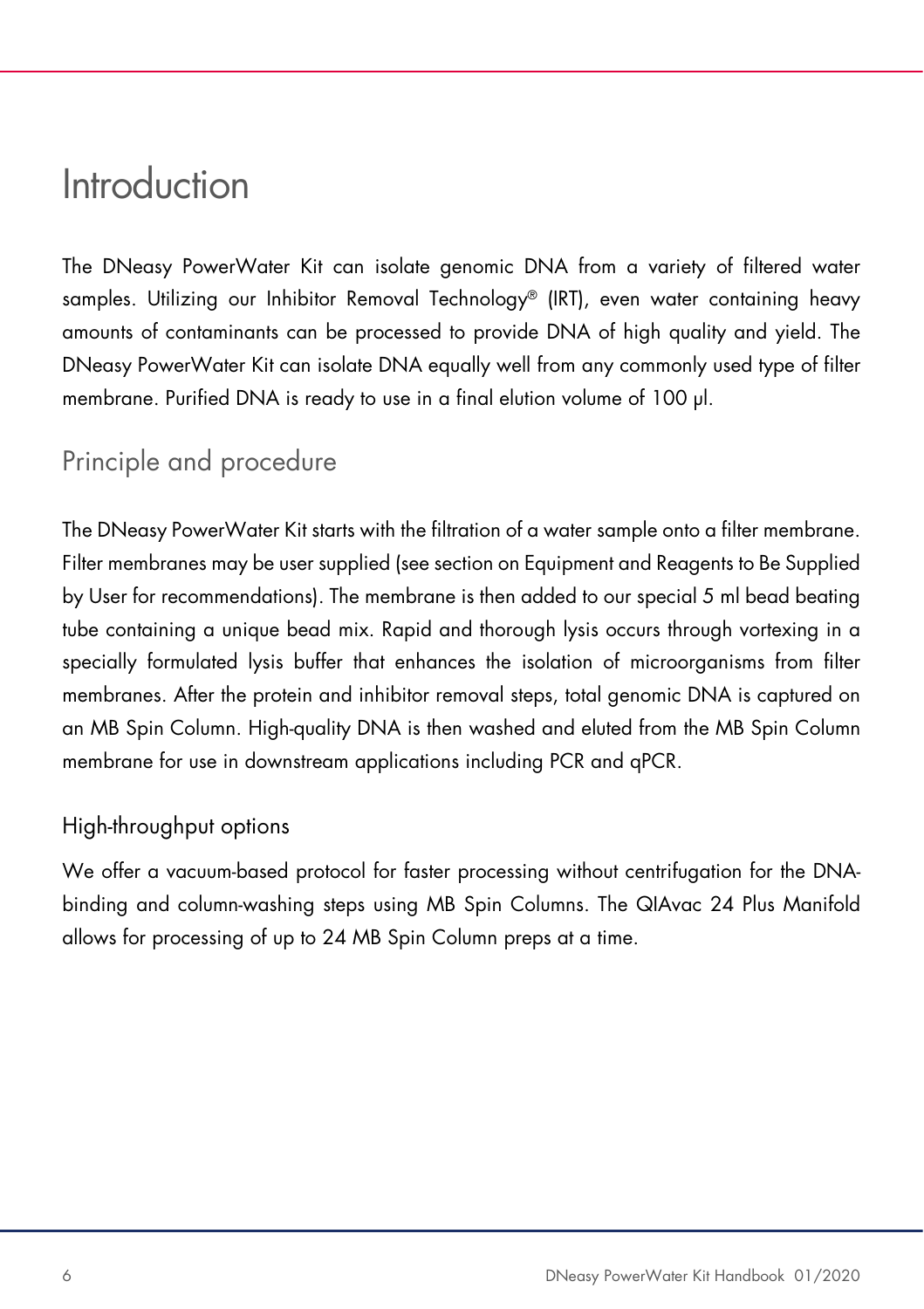

#### DNeasy PowerWater Kit Procedure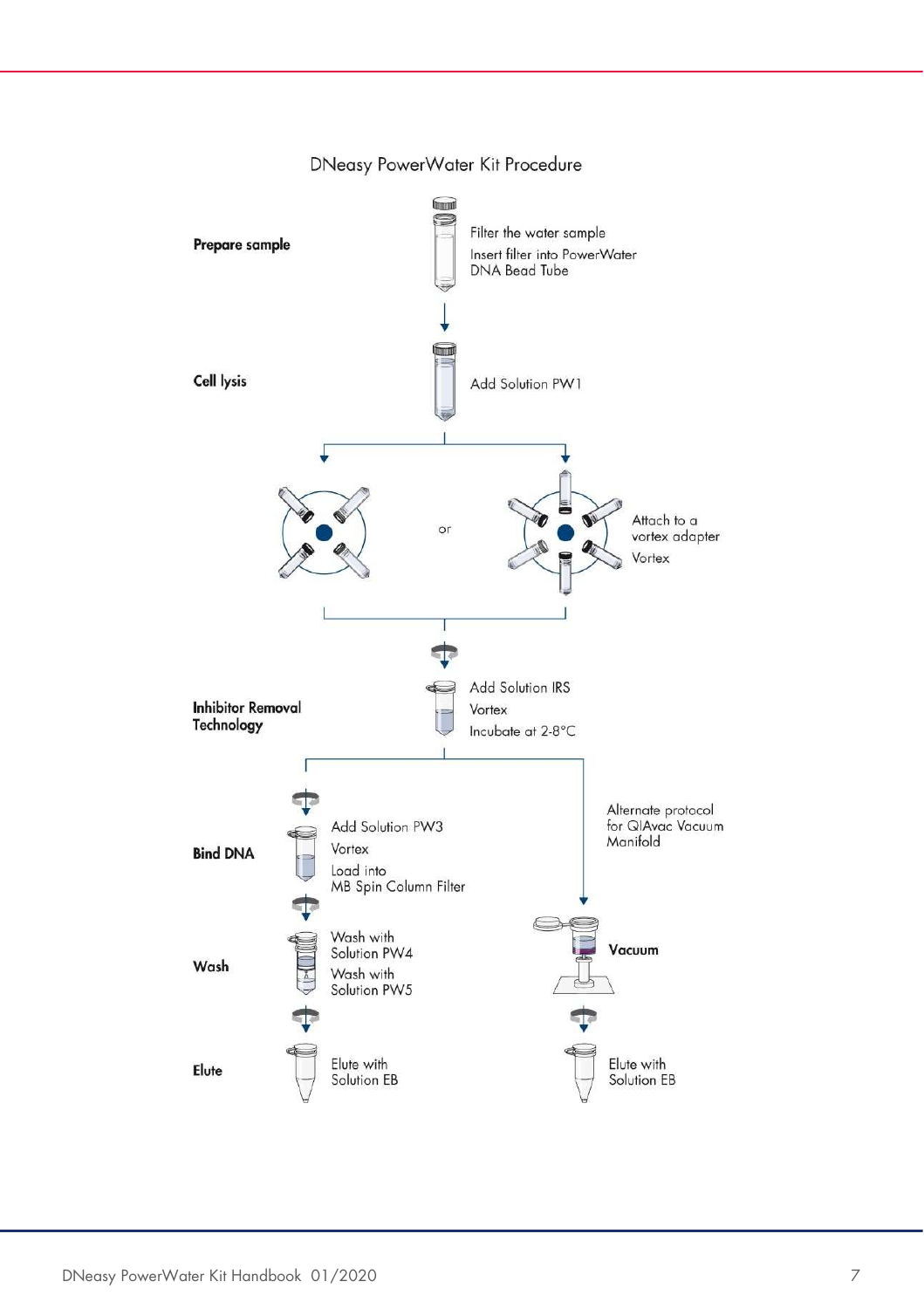### Automated purification of DNA on QIAcube Instruments

Purification of DNA can be fully automated on QIAcube Connect or the classic QIAcube. The innovative QIAcube instruments use advanced technology to process QIAGEN spin columns, enabling seamless integration of automated, low-throughput sample prep into your laboratory workflow. Sample preparation using QIAcube instruments follows the same steps as the manual procedure (i.e., lyse, bind, wash and elute), enabling you to continue using the DNeasy PowerWater Kit for purification of high-quality DNA.

QIAcube instruments are preinstalled with protocols for purification of plasmid DNA, genomic DNA, RNA, viral nucleic acids and proteins, plus DNA and RNA cleanup. The range of protocols available is continually expanding, and additional QIAGEN protocols can be downloaded free of charge at www.qiagen.com/qiacubeprotocols.



QIAcube Connect.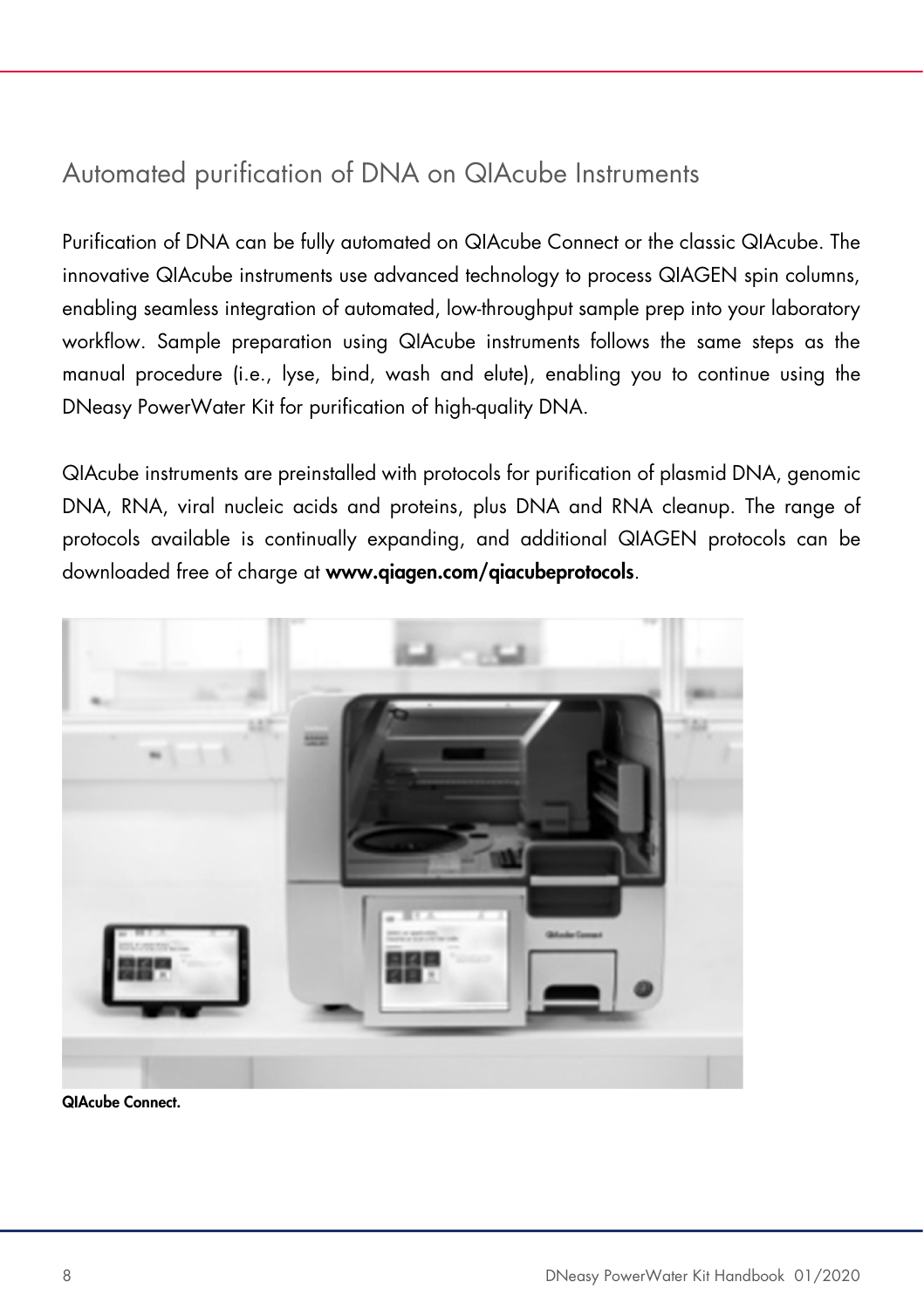### Equipment and Reagents to Be Supplied by User

When working with chemicals, always wear a suitable lab coat, disposable gloves and protective goggles. For more information, consult the appropriate safety data sheets (SDSs) available from the product supplier.

- Centrifuge for 15 ml tubes  $( \leq 4000 \times q)$
- Disposable/reusable filter funnels
- Filter membranes (if using a reusable filter funnel)
- $\bullet$  Microcentrifuge (13,000 x g)
- Pipettors
- Vortex-Genie<sup>®</sup> 2 Vortex
- Vortex Adapter (cat # 13000-V1-5 or 13000-V1-15)
- Recommended: Pall Laboratory MicroFunnel Disposable Filter Funnels (0.22 µm or 0.45 µm) (VWR cat. no. 28143-542 or 55095-060, respectively)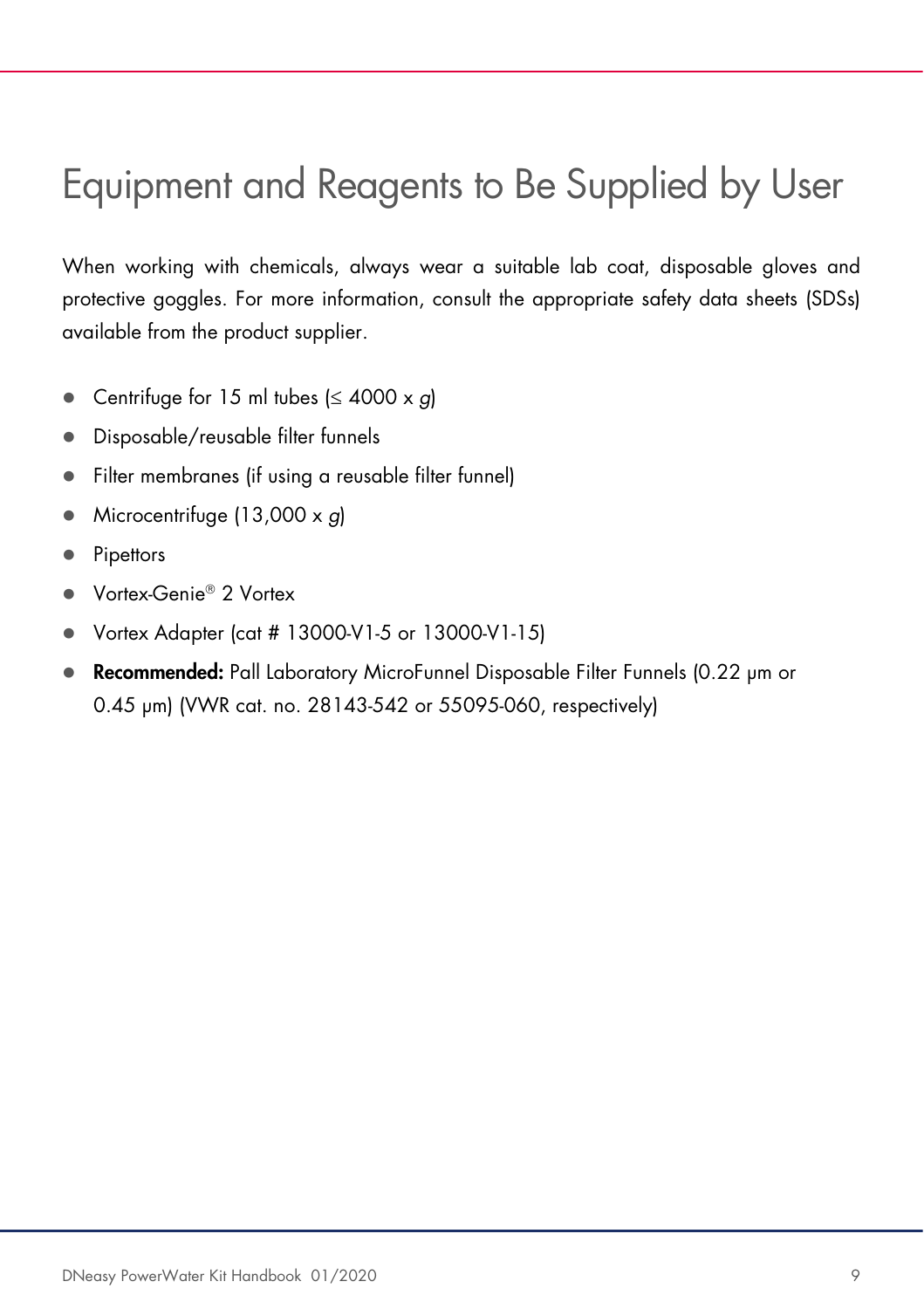### Protocol: Experienced User

#### Important points before starting

- Solution PW1 must be warmed at 55°C for 5–10 minutes to dissolve precipitates prior to use. Solution PW1 should be used while still warm.
- If Solution PW3 has precipitated, heat at 55°C for 5-10 minutes to dissolve precipitate.
- Shake to mix Solution PW4 before use.
- **•** Perform all centrifugation steps at room temperature  $(15-25^{\circ}C)$ .

#### Procedure

- 1. Filter water samples using a filter funnel attached to a vacuum source. The volume of water filtered will depend on the microbial load and turbidity of the water sample. Note: Please see Appendix A: Types of water samples.
- 2. If using a reusable filter funnel, remove the upper portion of the apparatus.
- 3. Using two sets of sterile forceps, pick up the white filter membrane at opposite edges and roll the filter into a cylinder with the top side facing inward. Note: Do not tightly roll or fold the filter membrane.
- 4. Insert the filter into a 5 ml PowerWater DNA Bead Tube.
- 5. Add 1 ml of Solution PW1 to the PowerWater DNA Bead Tube. Note: For samples containing organisms that are difficult to lyse (e.g. fungi, algae) an additional heating step can be included. See Alternative Lysis Methods in the Troubleshooting Guide.
- 6. Secure the tube horizontally to a Vortex Adapter (cat. no. 13000-V1-5/13000-V1-15).
- 7. Vortex at maximum speed for 5 min. Centrifuge the tubes  $\leq 4000 \times g$  for 1 min. (This centrifugation step is optional if a centrifuge with a 15 ml tube rotor is not available, but will result in minor loss of supernatant).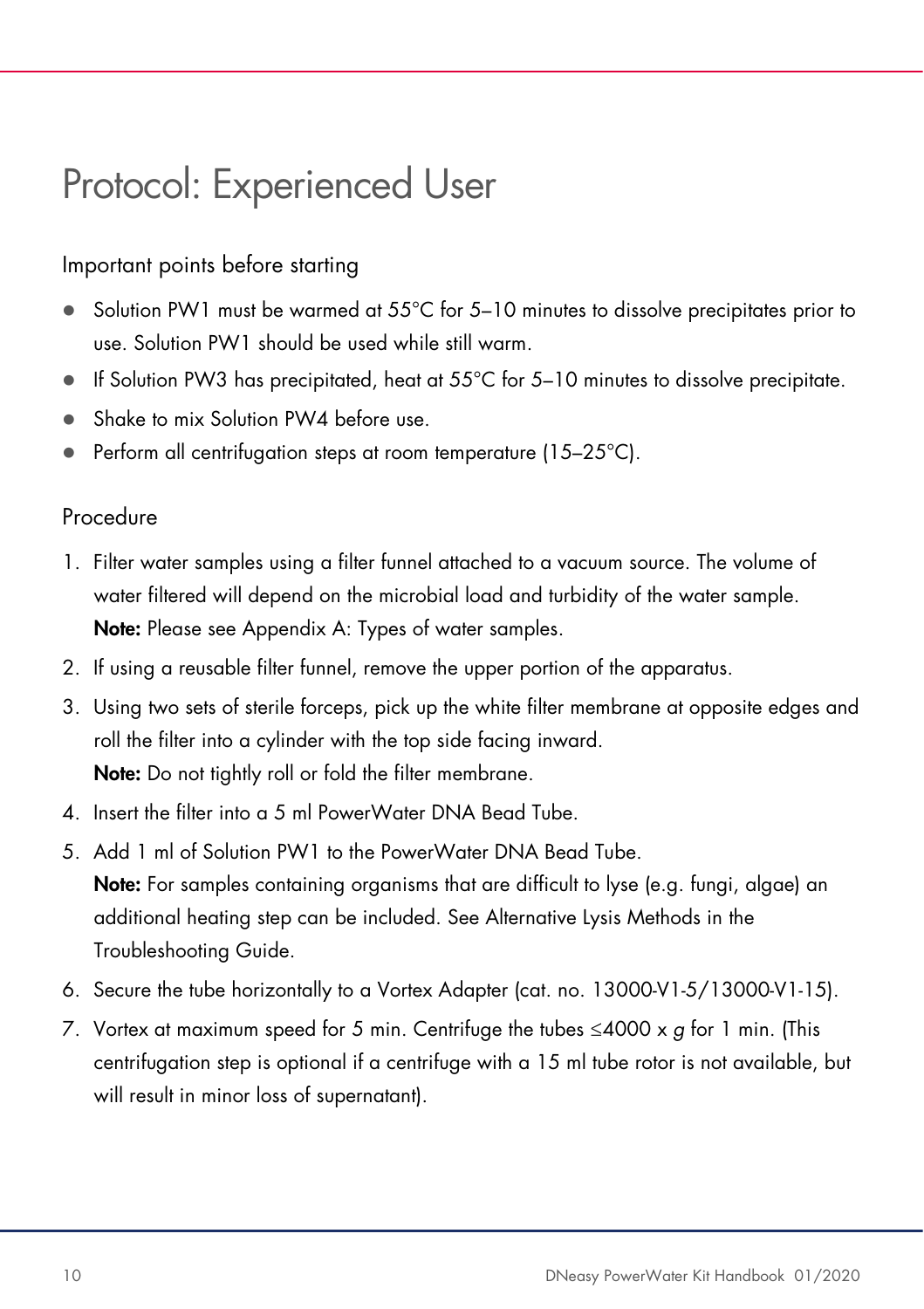- 8. Transfer the supernatant to a clean 2 ml Collection Tube (provided). Draw up the supernatant using a 1 ml pipette tip by placing it down into the beads. Note: Placing the pipette tip down into the beads is required. Pipette until you have removed all the supernatant. Expect to recover 600–650 µl of supernatant.
- 9. Centrifuge at 13,000 x g for 1 min.
- 10. Avoiding the pellet, transfer the supernatant to a clean 2 ml Collection Tube (provided).
- 11. Add 200 µl of Solution IRS and vortex briefly to mix. Incubate at 2–8°C for 5 min.
- 12. Centrifuge the tubes at  $13,000 \times a$  for 1 min.
- 13. Avoiding the pellet, transfer the supernatant to a clean 2 ml Collection Tube (provided).
- 14. Add 650 µl of Solution PW3 and vortex briefly to mix.
- 15. Load 650 µl of supernatant onto an MB Spin Column. Centrifuge at 13,000 x g for 1 min. Discard the flow-through. Repeat until all the supernatant has been processed.
- 16. Place the MB Spin Column Filter into a clean 2 ml Collection Tube (provided).
- 17. Add 650 µl of Solution PW4 (shake before use). Centrifuge at 13,000 x g for 1 min.
- 18. Discard the flow-through and add 650 µl of ethanol (provided) and centrifuge at 13,000  $\times$  g for 1 min.
- 19. Discard the flow-through and centrifuge again at  $13,000 \times g$  for 2 min.
- 20. Place the MB Spin Column into a clean 2 ml Collection Tube (provided).
- 21. Add 100 µl of Solution EB to the center of the white filter membrane.
- 22. Centrifuge at  $13,000 \times g$  for 1 min.
- 23. Discard the MB Spin Column. The DNA is now ready for downstream applications. **Note:** We recommend storing DNA frozen  $\left(-90^{\circ}\text{C}$  to  $-15^{\circ}\text{C}\right)$  as Solution EB does not contain EDTA. To concentrate DNA, see the Troubleshooting Guide.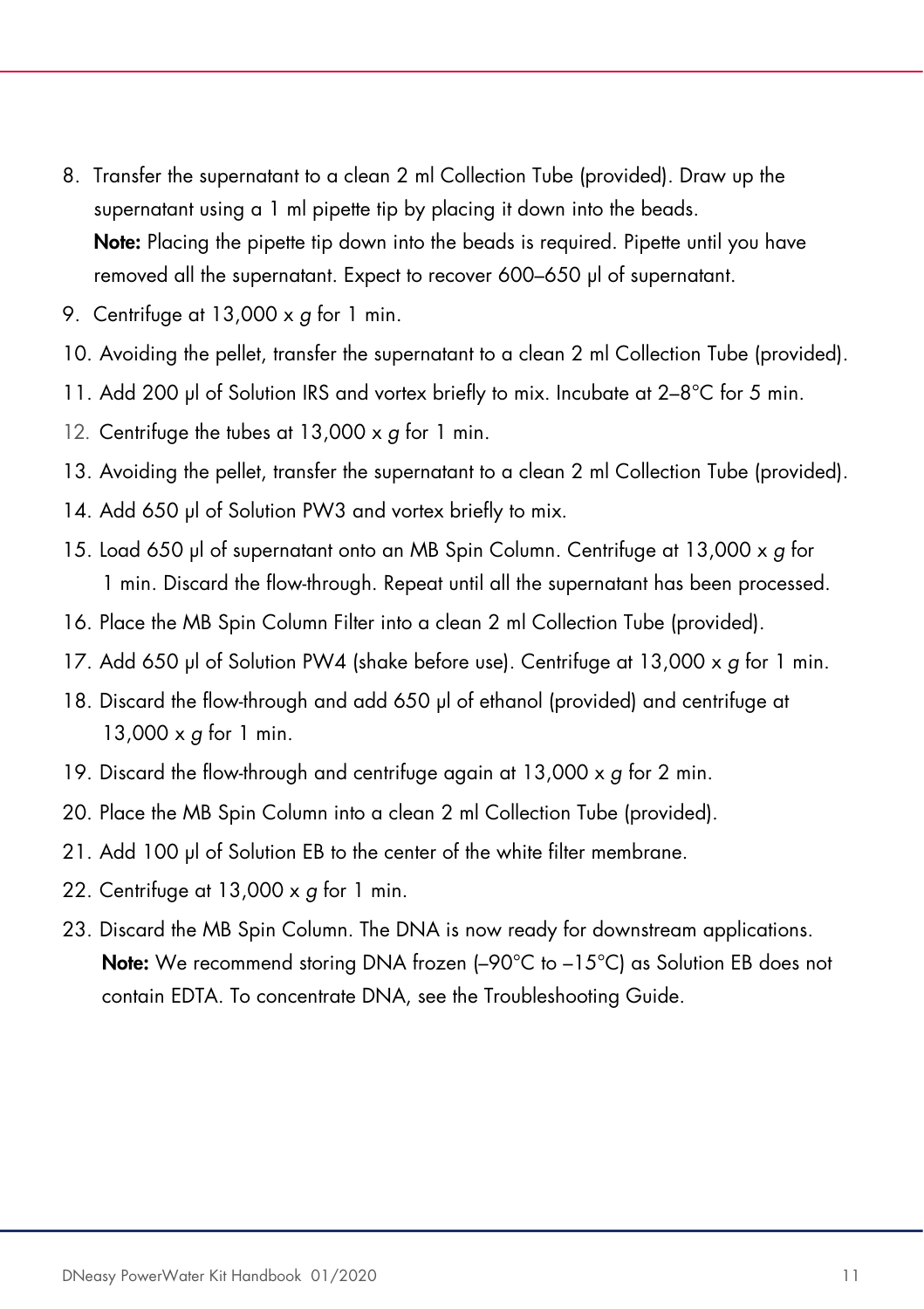### Protocol: Detailed

#### Important points before starting

- Solution PW1 must be warmed at 55°C for 5–10 minutes to dissolve precipitates prior to use. Solution PW1 should be used while still warm.
- If Solution PW3 has precipitated, heat at 55°C for 5-10 minutes to dissolve precipitate.
- Shake to mix Solution PW4 before use.
- Perform all centrifugation steps at room temperature (15–25°C).

#### Procedure

- 1. Filter water samples using a filter funnel attached to a vacuum source. The volume of water filtered will depend on the microbial load and turbidity of the water sample. Note: Please see Appendix A: Types of water samples. A reusable or disposable filter funnel is attached to a vacuum filtration system. Microorganisms are trapped on top of and within the filter membrane.
- 2. If using a reusable filter funnel, remove the upper portion of the apparatus.
- 3. Using two sets of sterile forceps, pick up the white filter membrane at opposite edges and roll the filter into a cylinder with the top side facing inward. Note: Do not tightly roll or fold the filter membrane.
- 4. Insert the filter into a 5 ml PowerWater DNA Bead Tube. Note: Loosely rolling and inserting the filter membrane into the PowerWater Bead Tube allows for efficient bead beating and homogenization in proceeding steps.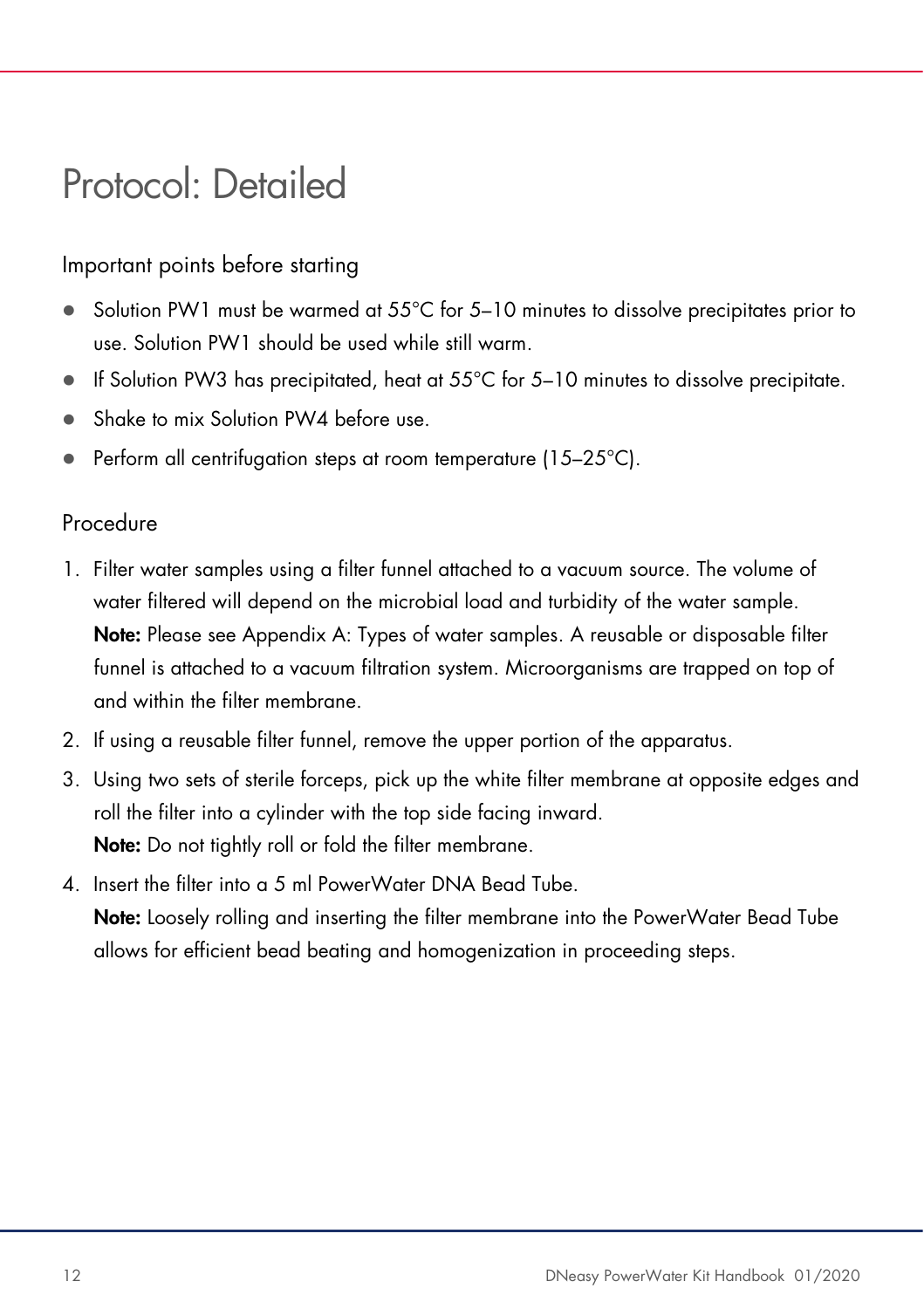5. Add 1 ml of Solution PW1 to the PowerWater DNA Bead Tube.

Note: For samples containing organisms that are difficult to lyse (e.g. fungi, algae) an additional heating step can be included. See Alternative Lysis Methods in the Troubleshooting Guide. Solution PW1 is a strong lysing reagent that includes a detergent to help break cell walls and will remove non-DNA organic and inorganic material. It is also part of the patented Inhibitor Removal Technology (IRT). When cold, this solution will form a white precipitate in the bottle. Heating to 55°C will dissolve the components without harm. Solution PW1 should be used while it is still warm.

- 6. Secure the tube horizontally to a Vortex Adapter (cat. no. 13000-V1-15/13000-V1-5).
- 7. Vortex at maximum speed for 5 min. Centrifuge the tubes  $\leq 4000 \times g$  for 1 min. (This centrifugation step is optional if a centrifuge with a 15 ml tube rotor is not available, but will result in minor loss of supernatant).

Note: The mechanical action of bead beating will break apart the surface of the filter membrane that contains trapped cells and aids in cell lysis. Use of the Vortex Adapter will maximize homogenization by holding the tubes at equal distances and angles from the center of rotation. Avoid using tape, which can become loose and result in reduced homogenization efficiency.

- 8. Transfer the supernatant to a clean 2 ml Collection Tube (provided). Draw up the supernatant using a 1 ml pipette tip by placing it down into the beads. Note: Placing the pipette tip down into the beads is required. Pipette until you have removed all the supernatant. Expect to recover 600–650 µl of supernatant. The supernatant is separated and removed from the filter membrane and beads at this step.
- 9. Centrifuge at  $13,000 \times g$  for 1 min.

Note: Any remaining beads, proteins and cell debris are removed at this step. This step is important for removal of any remaining contaminating non-DNA organic and inorganic matter that may reduce DNA purity and inhibit downstream DNA applications.

10. Avoiding the pellet, transfer the supernatant to a clean 2 ml Collection Tube (provided).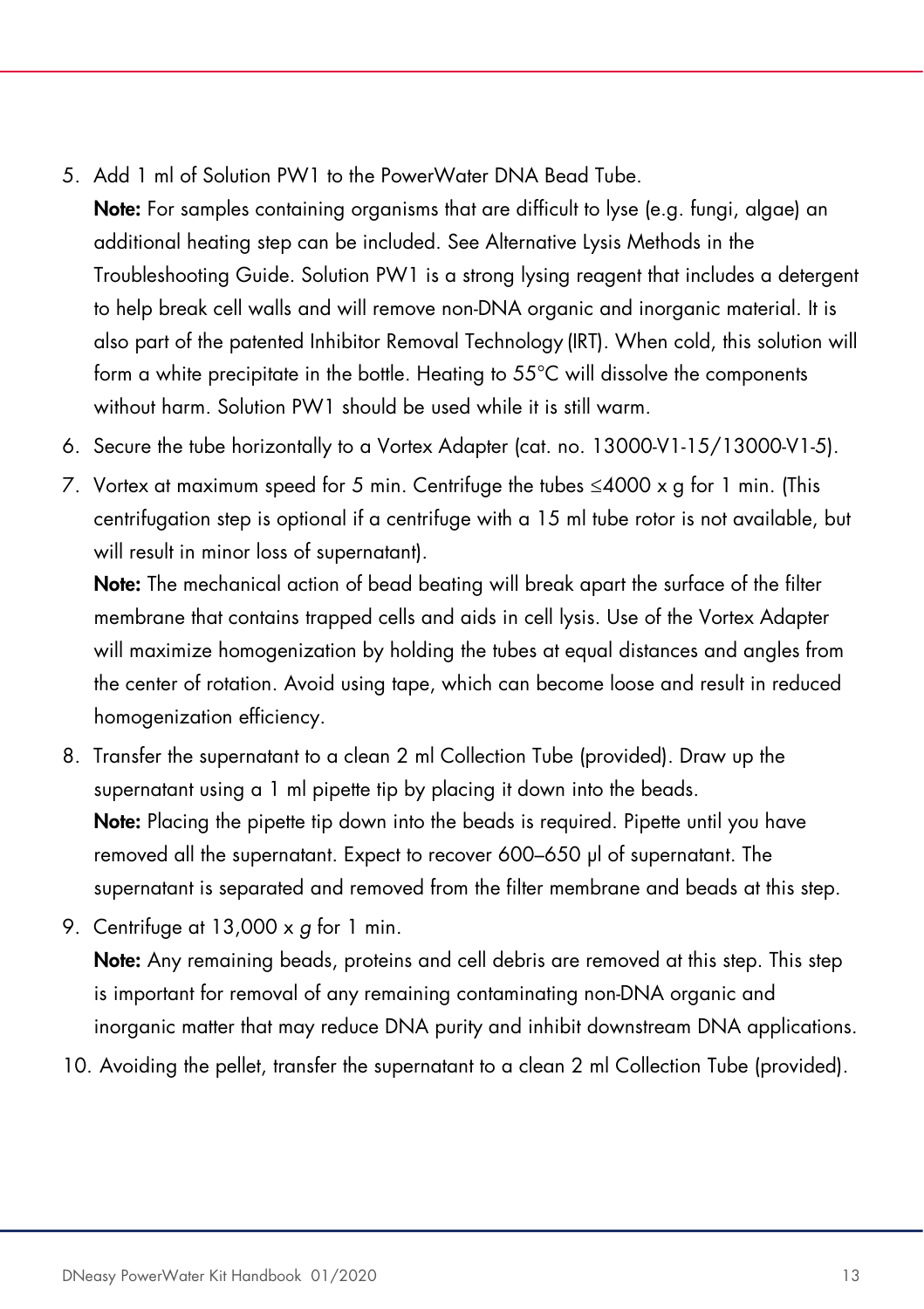- 11. Add 200 µl of Solution IRS and vortex briefly to mix. Incubate at 2–8°C for 5 min. Note: Solution IRS is a part of the IRT and is the second reagent to remove additional non-DNA organic and inorganic material including humic acid, cell debris and proteins. It is important to remove organic and inorganic contaminants that may reduce DNA purity and inhibit downstream DNA applications.
- 12. Centrifuge the tubes at  $13,000 \times q$  for 1 min.
- 13. Avoiding the pellet, transfer the supernatant to a clean 2 ml Collection Tube (provided). Note: The pellet at this point contains additional non-DNA organic and inorganic material. For best DNA yields and quality, avoid transferring any of the pellet.
- 14. Add 650 µl of Solution PW3 and vortex briefly to mix. Note: Solution PW3 is a high concentration salt solution. Since DNA binds tightly to silica at high salt concentrations, this will adjust the DNA solution salt concentration to allow binding of the DNA, but not non-DNA organic and inorganic material that may still be present at low levels, to the MB Spin Column.
- 15. Load 650 µl of supernatant onto a MB Spin Column. Centrifuge at 13,000 x g for 1 min. Discard the flow-through. Repeat until all the supernatant has been processed. Note: DNA is selectively bound to the silica membrane in the MB Spin Column basket and the flow-through containing non-DNA components is discarded.
- 16. Place the MB Spin Column Filter into a clean 2 ml Collection Tube (provided). **Note:** Due to the high concentration of salt in solution PW3, it is important to place the MB Spin Column basket into a clean 2 ml Collection Tube to aid in the subsequent wash steps and improve DNA purity and yield.
- 17. Add 650 µl of Solution PW4 (shake before use). Centrifuge at 13,000 x g for 1 min. Note: Solution PW4 is an alcohol-based wash solution used to further clean the DNA that is bound to the silica filter membrane in the MB Spin Column. This wash solution removes residual salt and other contaminants while allowing the DNA to stay bound to the silica membrane.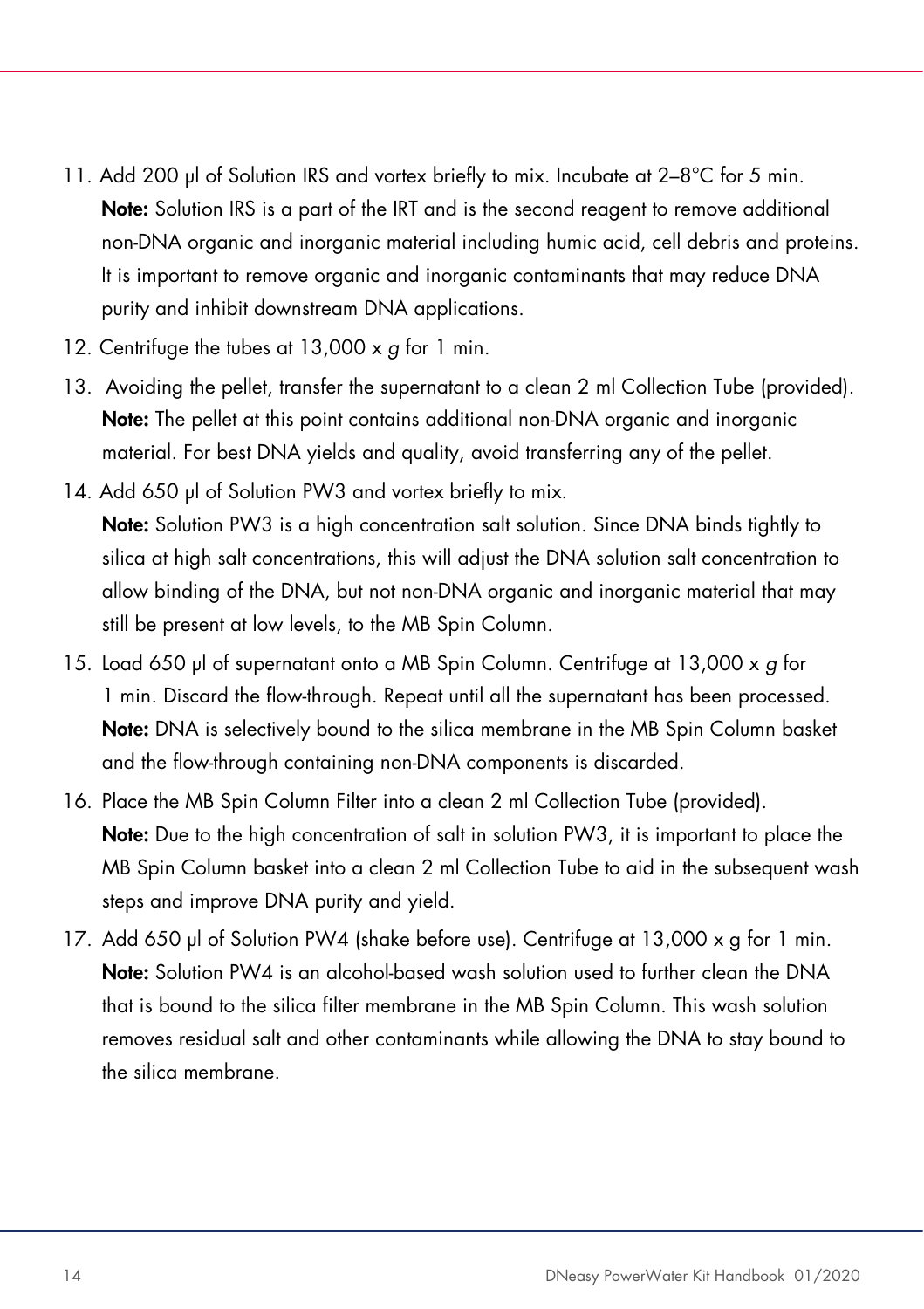18. Discard the flow-through and add 650 µl of ethanol (provided) and centrifuge at 13,000 x g for 1 min.

Note: Ethanol ensures complete removal of Solution PW4, which will result in higher DNA purity and yield.

- 19. Discard the flow-through and centrifuge again at 13,000 x g for 2 min. Note: The second spin removes residual ethanol. It is critical to remove all traces of ethanol because it can interfere with many downstream applications, such as PCR, restriction digests and gel electrophoresis.
- 20. Place the MB Spin Column into a clean 2 ml Collection Tube (provided).
- 21. Add 100 µl of Solution EB to the center of the white filter membrane. Note: Placing Solution EB in the center of the small white membrane will make sure the entire membrane is wet. This will result in a more efficient and complete release of DNA from the silica MB Spin Column membrane. As Solution EB passes through the silica membrane, the DNA that was bound in the presence of high salt is selectively released by Solution EB (10 mM Tris) which does not contain salt.

Alternatively, sterile DNA-free PCR-grade water may be used for DNA elution from the silica MB Spin Column membrane at this step. Solution EB contains no EDTA. If DNA degradation is a concern, sterile TE may also be used instead of EB for elution of DNA from the MB Spin Column.

- 22. Centrifuge at  $13,000 \times g$  for 1 min.
- 23. Discard the MB Spin Column. The DNA is now ready for downstream applications. **Note:** We recommend storing DNA frozen  $\left(-90^{\circ}\text{C}$  to  $-15^{\circ}\text{C}\right)$  as Solution EB does not contain EDTA. To concentrate DNA, see the Troubleshooting Guide.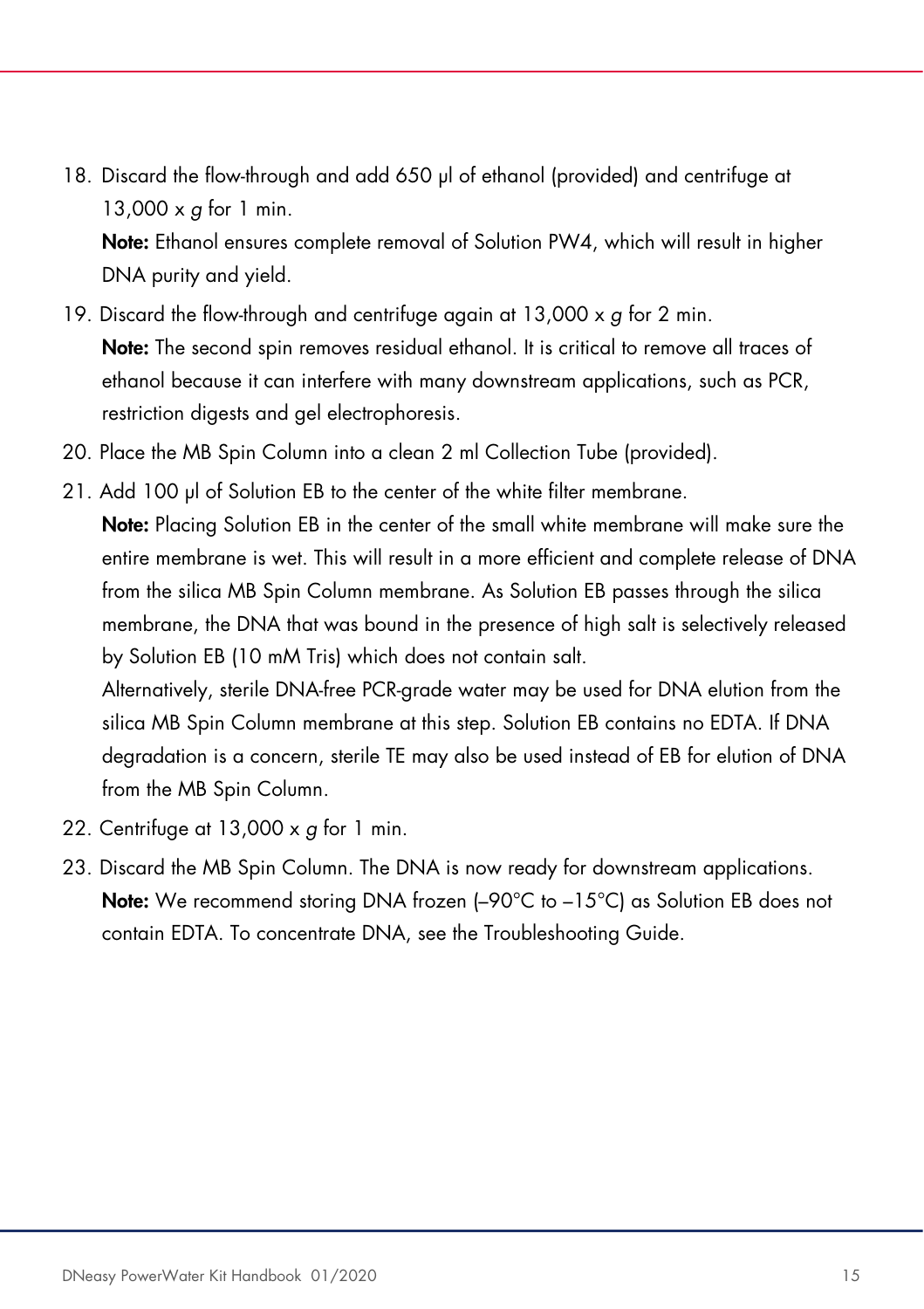### Protocol: QIAvac 24 Plus Vacuum Manifold

#### Important points before starting

- Solution PW1 must be warmed at 55°C for 5-10 minutes to dissolve precipitates prior to use. Solution PW1 should be used while still warm.
- If Solution PW3 has precipitated, heat at  $55^{\circ}$ C for 5–10 minutes to dissolve precipitate.
- Shake to mix Solution PW4 before use.
- For each sample lysate, use one MB Spin Column. Keep the MB Spin Column in the attached 2 ml Collection Tube and continue using the Collection Tube as an MB Spin Column holder until needed for the vacuum manifold protocol.
- Label each Collection Tube top and MB Spin Column to maintain sample identity. If the MB Spin Column becomes clogged during the vacuum procedure, switch to the centrifugation protocol.
- 100% ethanol will be needed for step 8 of this protocol.

#### Procedure

- 1. Connect the QIAvac 24 Plus to the vacuum source using the QIAvac Connecting System (for more details, refer to the QIAvac 24 Plus Handbook, Appendix A, page 16).
- 2. Insert a VacValve into each Luer slot of the QIAvac 24 Plus that is to be used. Close unused Luer slots with Luer plugs or close the inserted VacValve.
- 3. Insert a VacConnector into each VacValve. Perform this step directly before starting the purification to avoid exposure of VacConnectors to potential contaminants in the air.
- 4. Place an MB Spin Column into each VacConnector on the manifold.
- 5. Transfer 650 µl of prepared sample lysate (after step 14 of the centrifugation protocol) to an MB Spin Column.
- 6. Turn on the vacuum source and open the VacValve of the port. Hold the tube in place when opening the VacValve to keep the spin filter steady. Allow the lysate to pass through the MB Spin Column completely.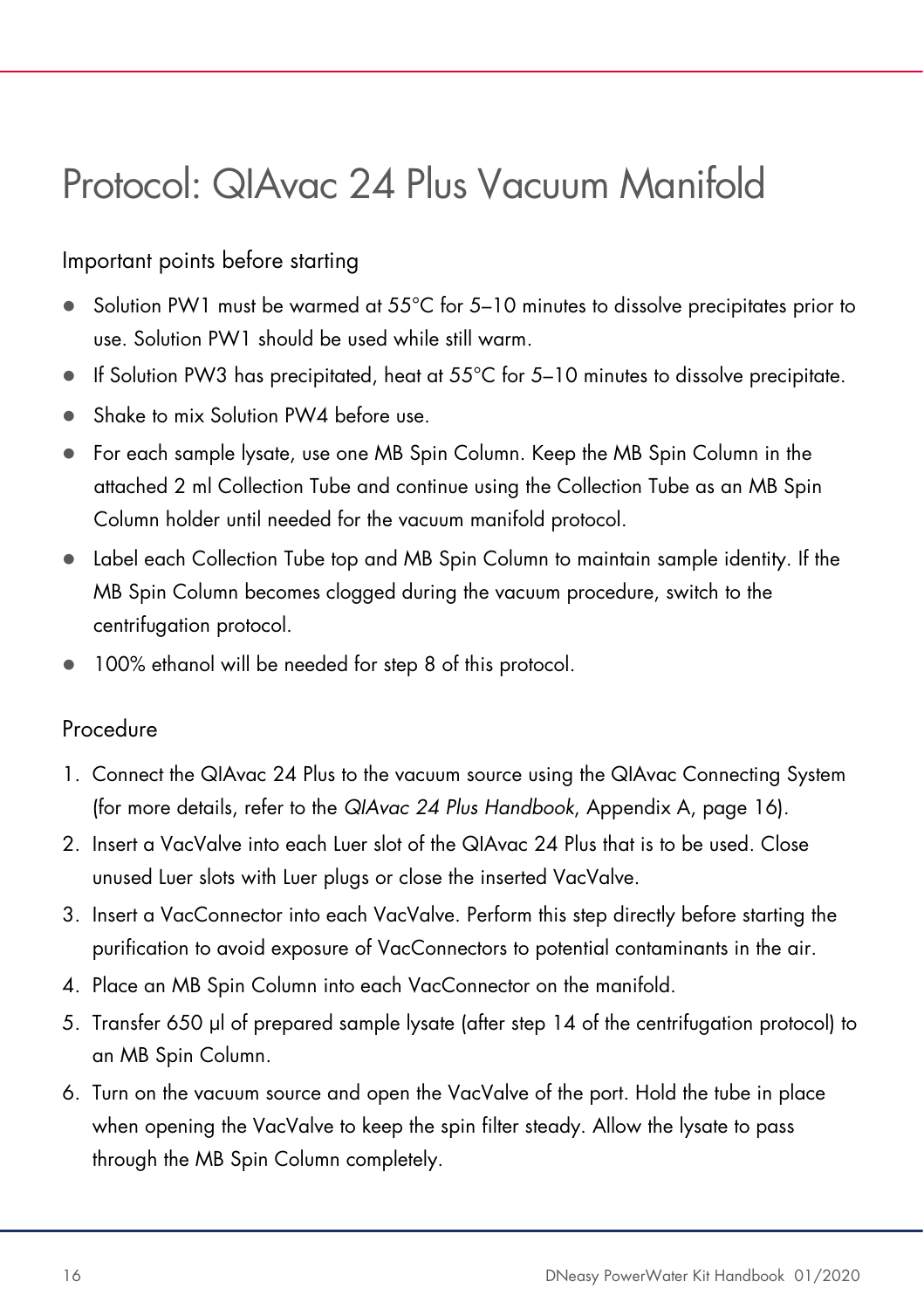7. After the lysate has passed through the column completely, load again with 650 µl of lysate. Continue until all the lysate has been loaded onto the MB Spin column. Close the VacValve of that port.

Note: If the MB Spin Columns are filtering slowly, close the ports to samples that have completed filtering to increase the pressure to the other columns.

- 8. Add 800 µl of 100% ethanol to completely fill the MB Spin Column. Open the VacValve while holding the column steady. Allow the ethanol to pass through the column completely. Close the VacValve.
- 9. Shake to mix Solution PW4. Add 650 µl of Solution PW4 to each MB Spin Column. Open the VacValve and apply a vacuum until Solution PW4 has passed through the column completely. Continue to pull a vacuum for another minute to dry the membrane. Close each port.
- 10. Add 650 µl of ethanol to each MB Spin Column. Open the VacValve and apply a vacuum until ethanol has passed through the column completely. Continue to pull a vacuum for another minute to dry the membrane. Close each port.
- 11. Turn off the vacuum source and open an unused port to vent the manifold. If all 20 ports are in use, break the vacuum at the source. Make certain that all vacuum pressure is released before performing the next step. It is important to turn off the vacuum at the source to prevent backflow into the columns.
- 12. Remove the MB Spin Column and place in the original labeled 2 ml Collection Tube. Place into the centrifuge and spin at  $13,000 \times q$  for 2 min to completely dry the membrane.
- 13. Transfer the MB Spin Column into a new 2 ml Collection Tube and add 100 µl of Solution EB to the center of the white filter membrane. Alternatively, sterile DNA-free PCR-grade water (cat. no. 17000-10) may be used.
- 14. Centrifuge at 13,000 x g for 1 min at room temperature (15-25°C).
- 15. Discard the MB Spin Column. The DNA is now ready for downstream applications. **Note:** We recommend storing DNA frozen  $\left(-90^{\circ}\text{C}$  to  $-15^{\circ}\text{C}\right)$  as Solution EB does not contain EDTA. To concentrate DNA, see the Troubleshooting Guide.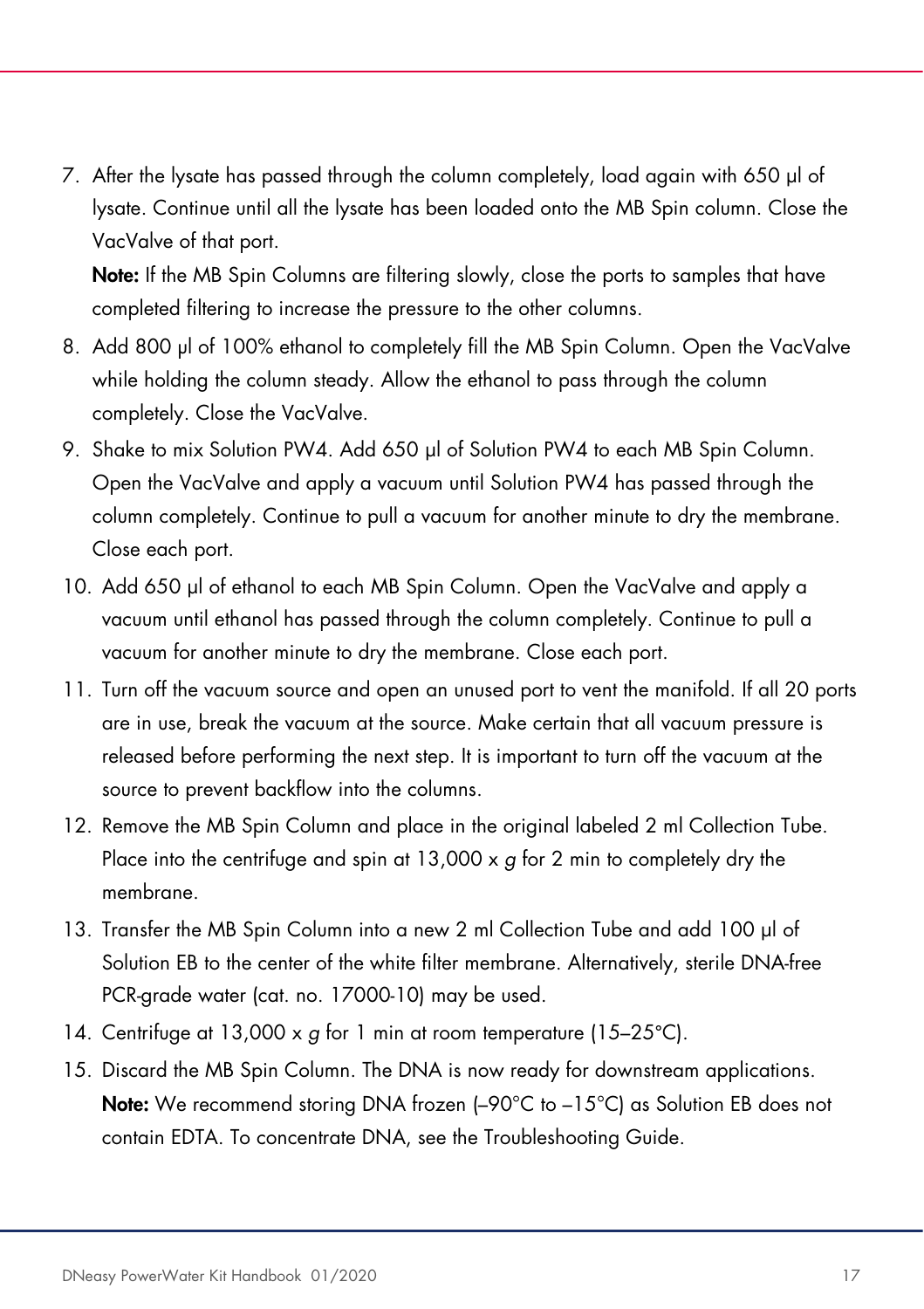### Troubleshooting Guide

This troubleshooting guide may be helpful in solving any problems that may arise. For more information, see also the Frequently Asked Questions page at our Technical Support Center: www.qiagen.com/FAQ/FAQList.aspx. The scientists in QIAGEN Technical Services are always happy to answer any questions you may have about either the information and/or protocols in this handbook or sample and assay technologies. For contact information, visit www.qiagen.com.

|    | Sample processing                                                        |                                                                                                                                                                                                                                                                                                                                                                                                                                                                    |
|----|--------------------------------------------------------------------------|--------------------------------------------------------------------------------------------------------------------------------------------------------------------------------------------------------------------------------------------------------------------------------------------------------------------------------------------------------------------------------------------------------------------------------------------------------------------|
| a) | Filter membrane<br>selection                                             | We recommend Pall Laboratory MicroFunnel Disposable<br>Filter Funnels (0.22 µm or 0.45 µm) (VWR cat. no. 28143-<br>542 or 55095-060, respectively). The 0.22 µm filter<br>membrane consists of polyether sulfone, while the 0.45 pm<br>filter membrane consists of cellulose acetate. Some filter<br>membranes may bind and concentrate inhibitors. To reduce<br>the likelihood of this occurring, filter membrane types may<br>need to be evaluated prior to use. |
| b) | Solution PW lis not<br>warmed prior to use                               | Continue with the protocol. You will still obtain DNA, but<br>the yields may not be optimal.                                                                                                                                                                                                                                                                                                                                                                       |
| c) | A centrifuge with a<br>15 ml tube rotor is<br>not available at<br>Step 7 | Centrifugation at this step helps separate the supernatant<br>from the filter membrane, which aids in the recovery of as<br>much of the supernatant as possible. If a centrifuge is not<br>available, this step can be skipped with some minor loss of<br>supernatant.                                                                                                                                                                                             |

#### Comments and suggestions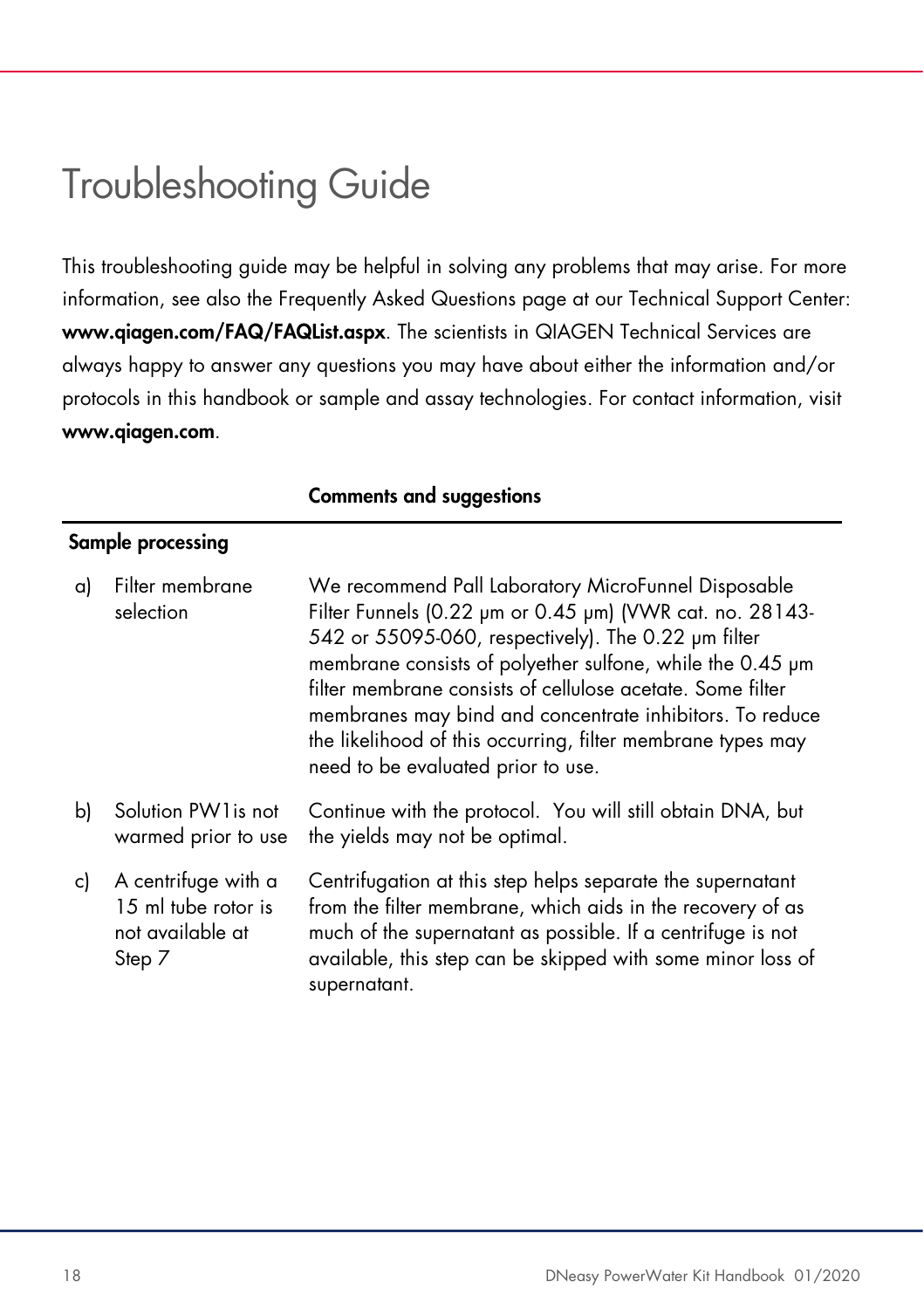### Comments and suggestions

### DNA

| a) | DNA has low<br>A <sub>260/230</sub> ratios        | A <sub>260/230</sub> readings are one measure of DNA purity. For<br>samples with low biomass, which would lead to low DNA<br>yields $\left\langle \langle 20 \nvert \eta / \mu \rangle \right\rangle$ , this ratio may fall below 1.5. However,<br>this ratio is not an indicator of amplification ability or DNA<br>integrity. Ethanol precipitation followed by resuspension in a<br>smaller volume to concentrate the DNA may help to improve<br>the $A_{260/230}$ ratio.                                                                                                                               |
|----|---------------------------------------------------|------------------------------------------------------------------------------------------------------------------------------------------------------------------------------------------------------------------------------------------------------------------------------------------------------------------------------------------------------------------------------------------------------------------------------------------------------------------------------------------------------------------------------------------------------------------------------------------------------------|
| b) | Concentrating<br>eluted DNA                       | The final volume of eluted DNA will be 100 µl. The DNA<br>may be concentrated by adding 5 µl of 3 M NaCl and<br>inverting 3-5 times to mix. Next, add 200 µl of 100% cold<br>ethanol and invert 3-5 times to mix. Centrifuge at<br>10,000 x g for 5 minutes at room temperature (15-25°C).<br>Decant all liquid. Briefly dry residual ethanol in a speed vac<br>or ambient air. Avoid over-drying the pellet or resuspension<br>may be difficult. Resuspend precipitated DNA in desired<br>volume of 10 mM Tris (Solution EB).                                                                             |
| c) | DNA floats out of a<br>well when loading<br>a gel | This usually occurs because residual ethanol remains in the<br>final sample. To ensure complete drying of the membrane<br>after adding ethanol, centrifuge the MB Spin Column in a<br>clean 2ml Collection Tube for an additional minute.<br>Ethanol precipitation (described in "Concentrating eluted<br>DNA") is the best way to remove residual ethanol.<br>If you live in a humid climate, you may experience<br>increased difficulty drying the membrane in the centrifuge.<br>Increase the centrifugation time at step 19 by another minute<br>or until no visible moisture remains on the membrane. |
| d) | Storing DNA                                       | DNA is eluted in Solution EB (10 mM Tris) and must be<br>stored at $-90^{\circ}$ C to $-15^{\circ}$ C to prevent degradation. DNA can<br>be eluted in TE without loss, but the EDTA may inhibit<br>downstream reactions, such as PCR and automated<br>sequencing.                                                                                                                                                                                                                                                                                                                                          |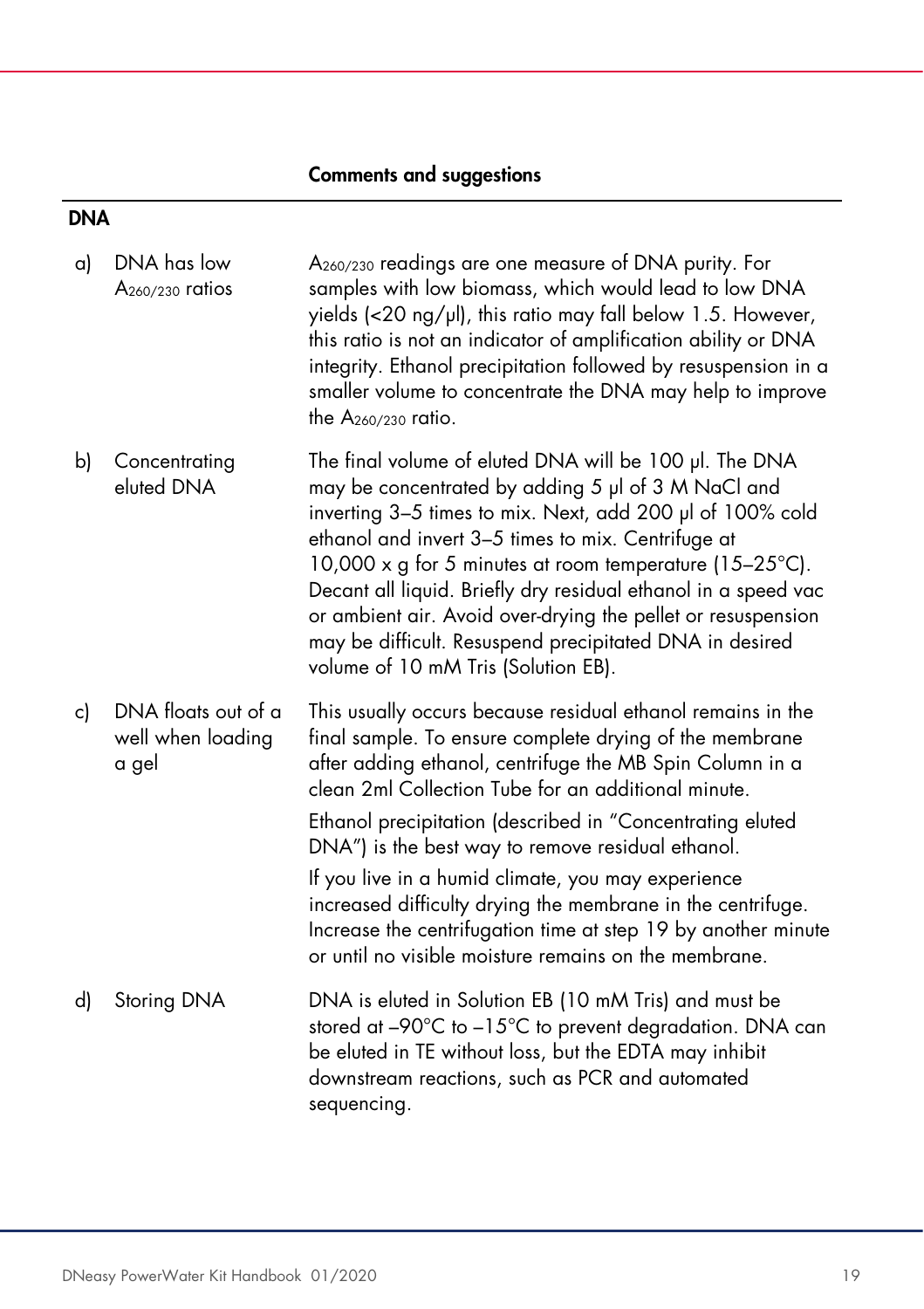#### Comments and suggestions

#### Alternative lysis methods

a) Sample contains organisms that are difficult to lyse (fungi, algae)

Heating can aid the lysis of some organisms (fungi, algae). After adding Solution PW1 (Step 5 of the protocol), heat the sample at 65°C for10 min. Resume protocol from step 6.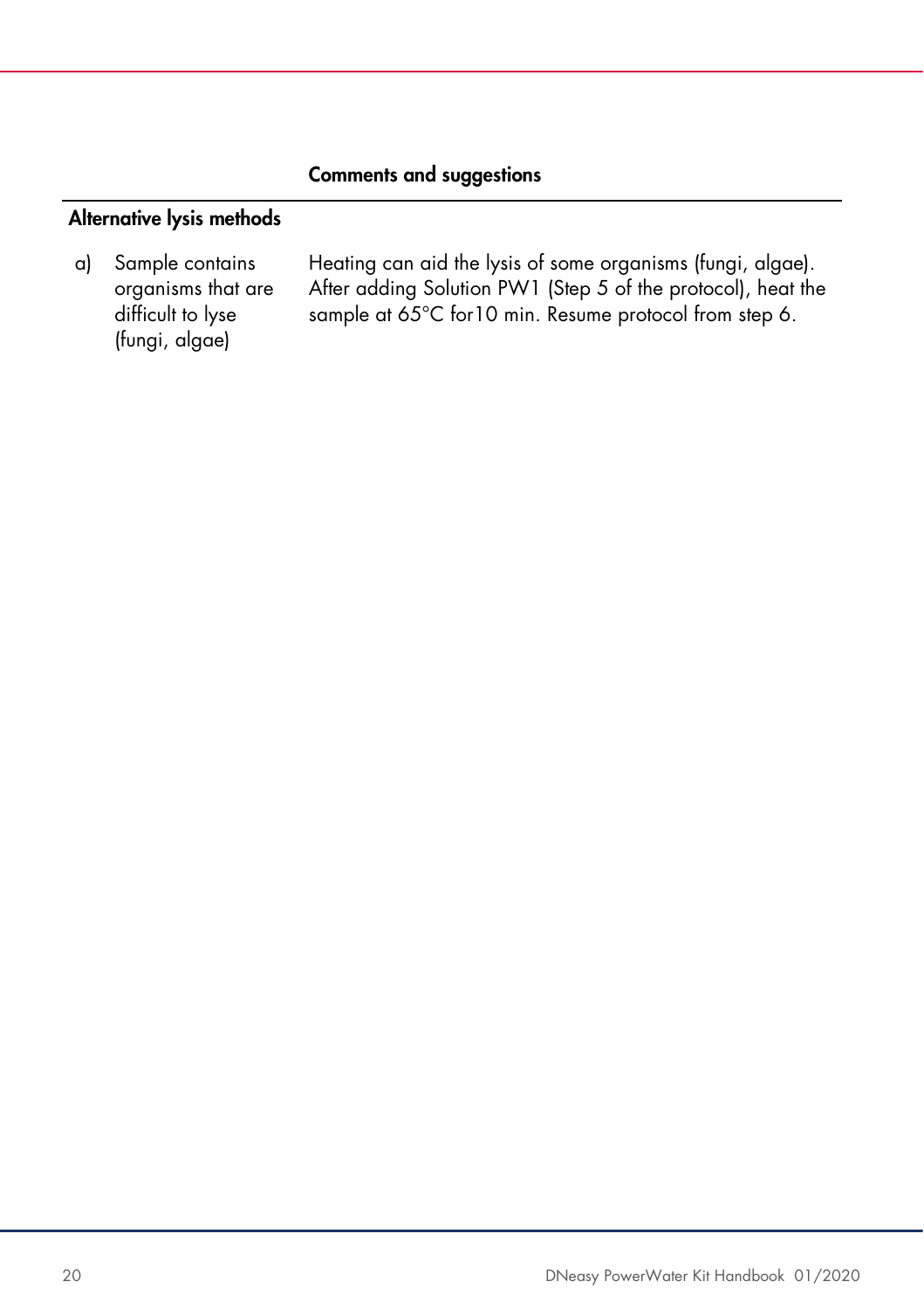### Appendix A: Types of water samples

This appendix describes types of water sample and how to effectively process them.

#### Clear water samples

Larger volumes of clear water can be processed because there is less chance of filter clogging. Potable drinking water will generally allow for very high volumes depending on the quality and particulate count. In most cases, 100 ml to 10 liters can be processed, although some users report processing even higher volumes.

#### Turbid water samples

Turbid samples with high levels of suspended solids or sediments will tend to clog filters with smaller pore sizes (0.22 µm). Use of 0.45 µm filters is recommended for these types of samples. (See section on Equipment and Reagents to Be Supplied by User).

Prior to filtering, samples can be stored in a container to allow suspended solids to settle out. For samples where settling does not occur or is not desired, a method involving stacking filters with larger pore sizes on top of the filter membrane of the desired pore size is recommended. A common set-up is to stack a sterile 1 µm filter. This layering will filter out large debris and allow the smaller micron filter to trap microorganisms. The layered filter system can be washed with sterile water or sterile phosphate buffer to knock down some of the trapped microorganisms on the larger pore size filters. Although this is not completely efficient, it will increase the overall yield of microbial DNA.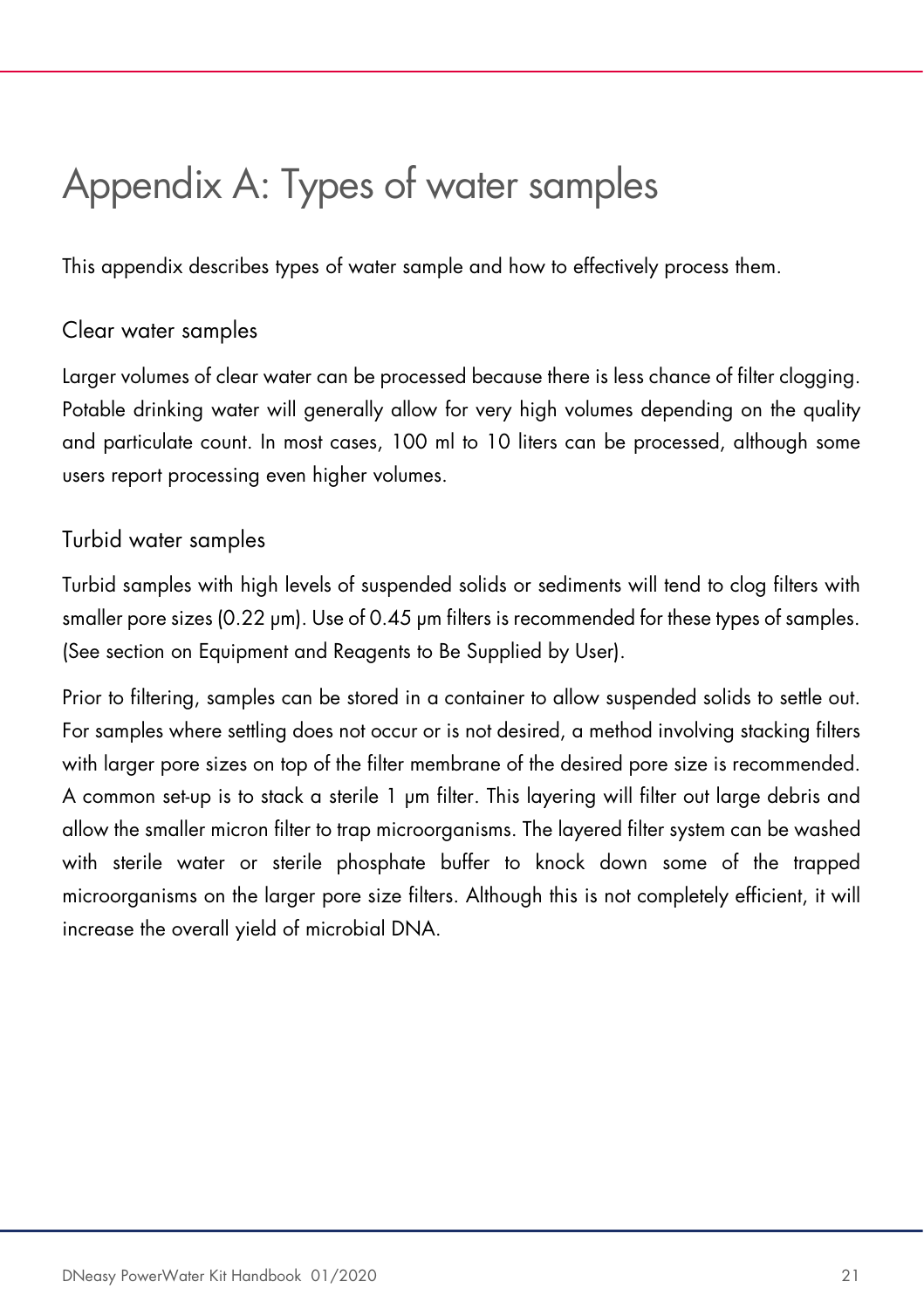### Appendix B: Expected DNA yields

DNA yields will vary depending on the type of water, sample location and time of year. Examples of expected yields are provided as a reference. Due to diversity of water sample types, yields may fall outside of the examples provided.

| Sample volume (ml) | $DNA$ yield $\langle ng/\mu l \rangle$ |
|--------------------|----------------------------------------|
| 100                | $40 - 72$                              |
| 100                | $15 - 25$                              |
| $20 - 100$         | $3 - 38$                               |
| 100                | $3 - 11$                               |
| 50                 | 95                                     |
| 50                 | 18                                     |
|                    |                                        |

#### Table 1. Water sample types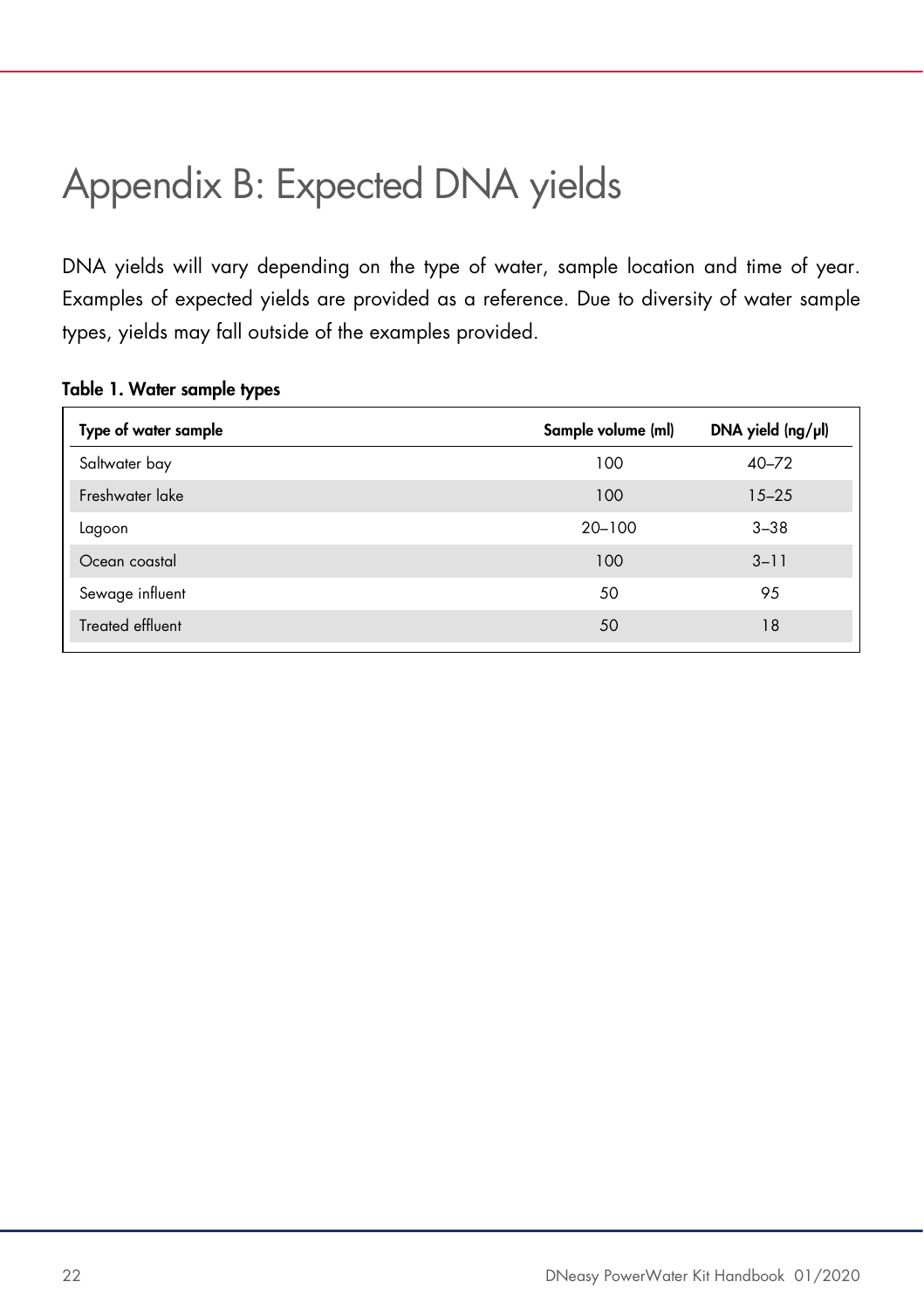## Ordering Information

| Product                                                                                              | <b>Contents</b>                                                                                                                                                 | Cat. no.     |
|------------------------------------------------------------------------------------------------------|-----------------------------------------------------------------------------------------------------------------------------------------------------------------|--------------|
| DNeasy PowerWater Kit (50)                                                                           | For the isolation of genomic DNA<br>from filtered water samples,<br>including turbid water                                                                      | 14900-50-NF  |
| DNeasy PowerWater Kit (100)                                                                          | For the isolation of genomic DNA<br>from filtered water samples,<br>including turbid water                                                                      | 14900-100-NF |
| <b>Related Products</b>                                                                              |                                                                                                                                                                 |              |
| QIAcube Connect - for fully automated nucleic acid extraction with<br><b>QIAGEN</b> spin-column kits |                                                                                                                                                                 |              |
| QIAcube Connect*                                                                                     | Instrument, connectivity package,<br>1-year warranty on parts and<br>labor                                                                                      | Inquire      |
| Starter Pack, QIAcube                                                                                | Filter-tips, 200 µl (1024), 1000 µl<br>filter-tips (1024), 30 ml reagent<br>bottles (12), rotor adapters (240),<br>elution tubes (240), rotor adapter<br>holder | 990395       |
| RNeasy® PowerWater Kit (50)                                                                          | For the isolation of total RNA from<br>filtered water samples, including<br>turbid water                                                                        | 14700-50-NF  |
| DNeasy PowerWater Sterivex Kit<br>(50)                                                               | For the isolation of genomic DNA<br>from all filtered water sample<br>types collected with Sterivex filter<br>units                                             | 14600-50-NF  |
| Vortex Adapter for 6 (5 & 15 ml)<br>tubes                                                            | For vortexing 5 and 15 ml tubes<br>using the Vortex-Genie® 2 Vortex.                                                                                            | 13000-V1-5   |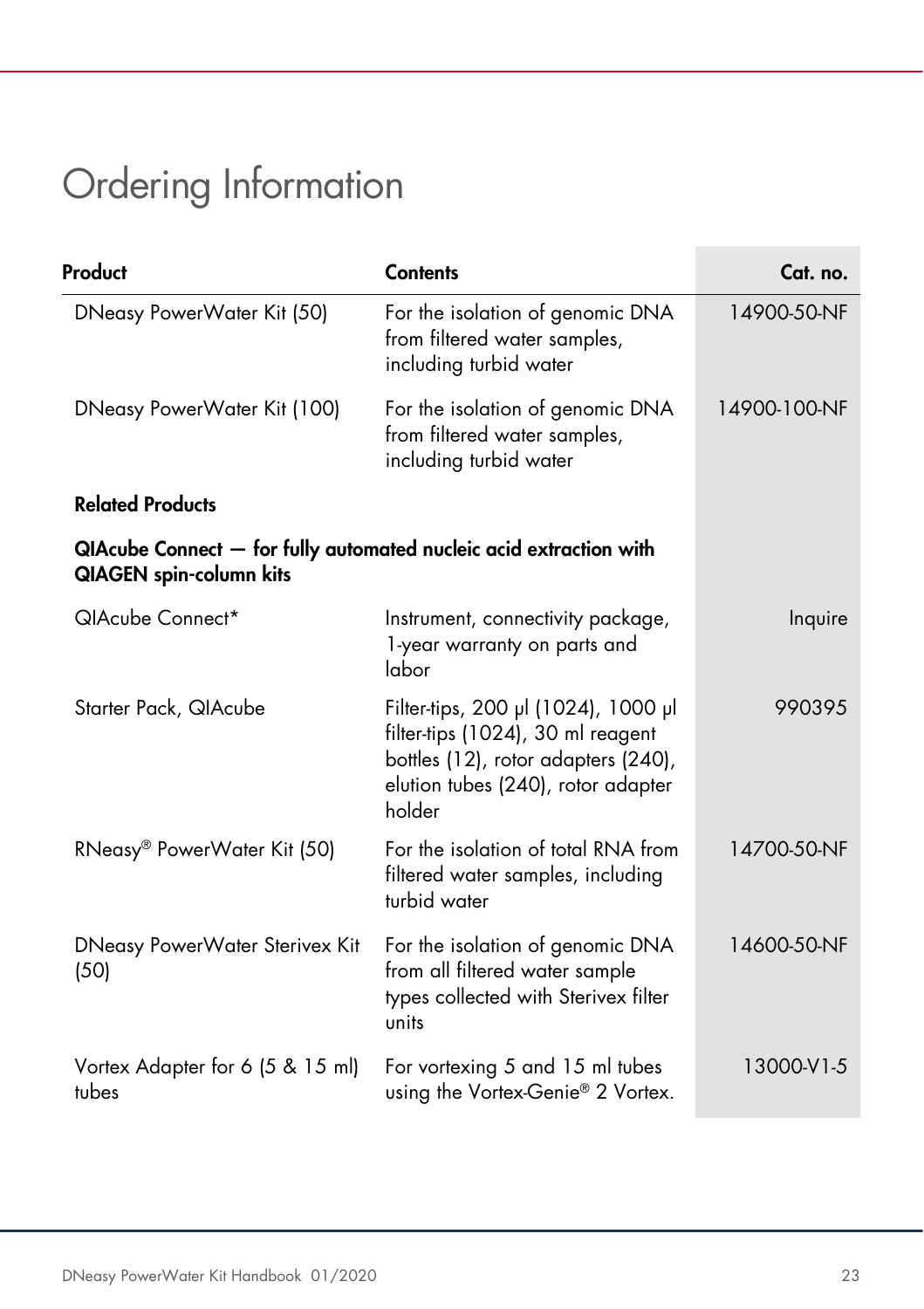| Vortex Adapter for 4 (15 ml)<br>tubes | For vortexing $1.7, 2, 5, 15$ and<br>50 ml tubes using the Vortex-<br>Genie 2 Vortex.                                                 | 13000-V1-15 |
|---------------------------------------|---------------------------------------------------------------------------------------------------------------------------------------|-------------|
| QIAvac 24 Plus                        | Vacuum manifold for processing<br>1-24 spin columns; includes<br>QIAvac 24 Plus Vacuum<br>Manifold, Luer Plugs and Quick<br>Couplings | 19413       |

\* All QIAcube Connect instruments are provided with a region-specific connectivity package, including tablet and equipment necessary to connect to the local network. Further, QIAGEN offers comprehensive instrument service products, including service agreements, installation, introductory training and preventive subscription. Contact your local sales representative to learn about your options.

For up-to-date licensing information and product-specific disclaimers, see the respective QIAGEN kit handbook or user manual. QIAGEN kit handbooks and user manuals are available at www.qiagen.com or can be requested from QIAGEN Technical Services or your local distributor.

### Document Revision History

| Date         | Changes                                                                                                   |
|--------------|-----------------------------------------------------------------------------------------------------------|
| January 2020 | Updated text, ordering information and intended use for QIAcube Connect.<br>Deleted reference to a video. |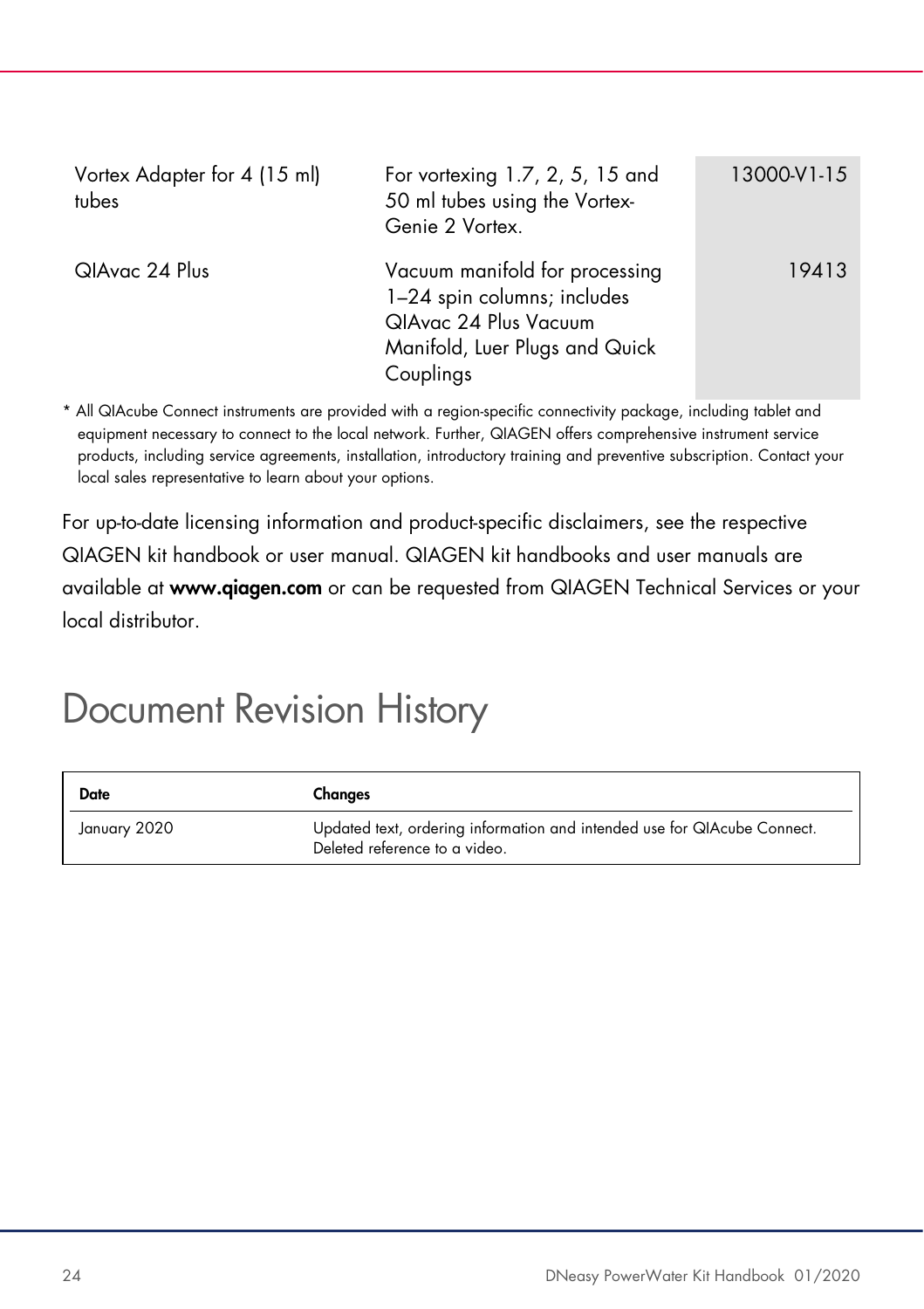**Notes**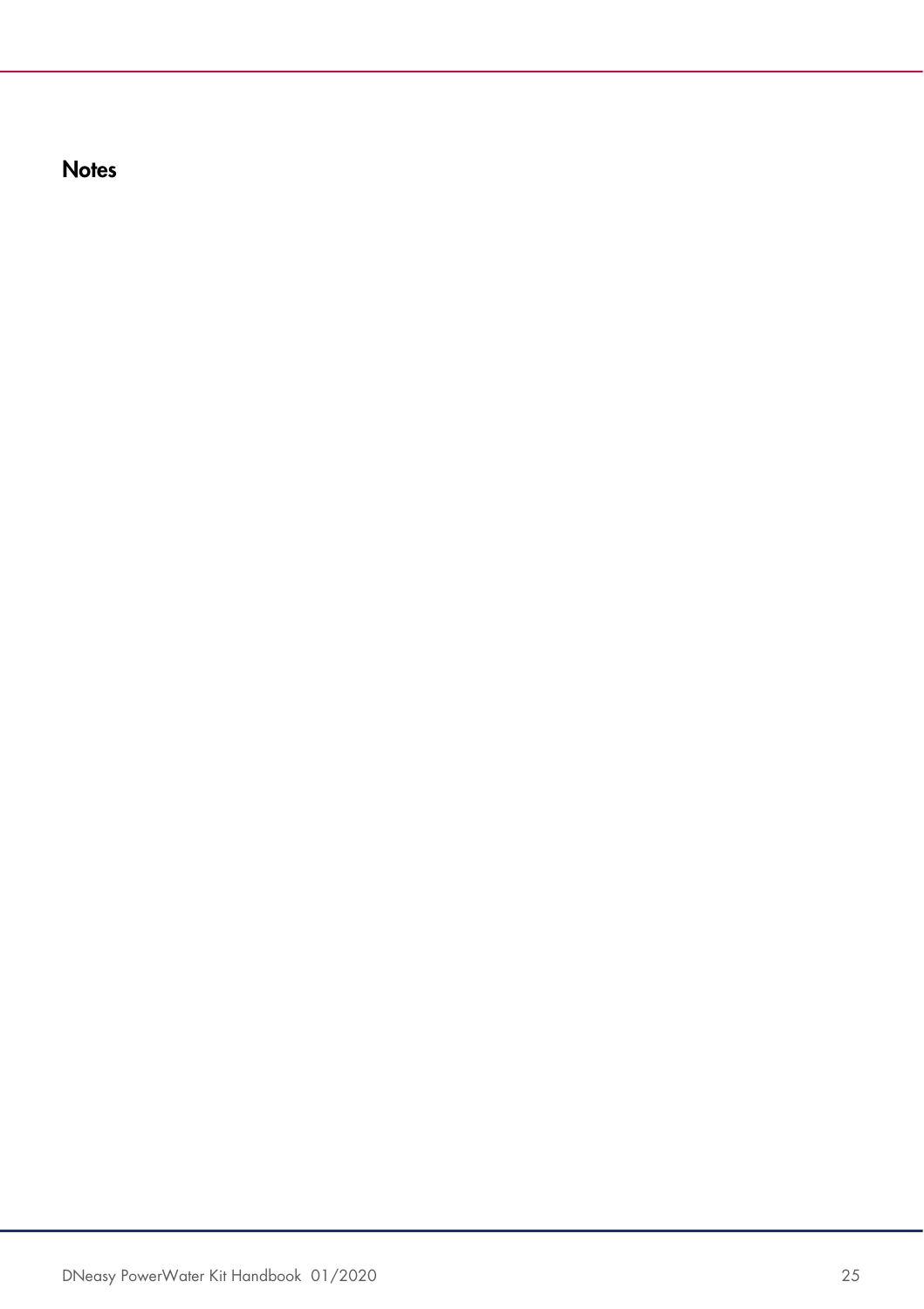**Notes**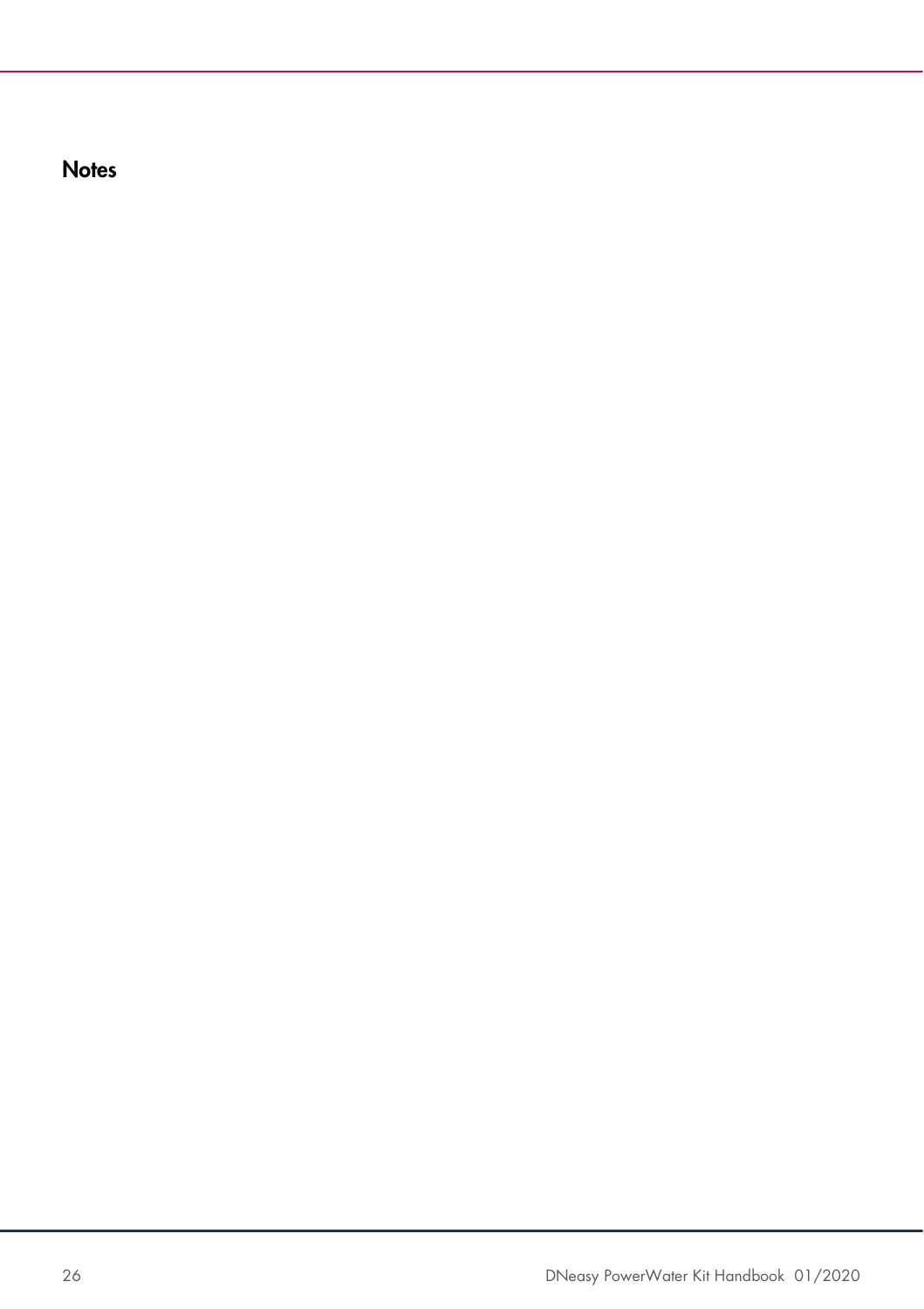#### Limited License Agreement for DNeasy PowerWater Kit

Use of this product signifies the agreement of any purchaser or user of the product to the following terms:

- 1. The product may be used solely in accordance with the protocols provided with the product and this handbook and for use with components contained in the kit only. QIAGEN grants no license under any of its intellectual property to use or incorporate the enclosed components of this kit with any components not included within this kit except as described in the protocols provided with the product, this handbook, and additional protocols available at www.qiagen.com. Some of these additional protocols have been provided by QIAGEN users for QIAGEN users. These protocols have not been thoroughly tested or optimized by QIAGEN. QIAGEN neither guarantees them nor warrants that they do not infringe the rights of third-parties.
- 2. Other than expressly stated licenses, QIAGEN makes no warranty that this kit and/or its use(s) do not infringe the rights of third-parties.
- 3. This kit and its components are licensed for one-time use and may not be reused, refurbished, or resold.
- 4. QIAGEN specifically disclaims any other licenses, expressed or implied other than those expressly stated.
- 5. The purchaser and user of the kit agree not to take or permit anyone else to take any steps that could lead to or facilitate any acts prohibited above. QIAGEN may enforce the prohibitions of this Limited License Agreement in any Court, and shall recover all its investigative and Court costs, including attorney fees, in any action to enforce this Limited License Agreement or any of its intellectual property rights relating to the kit and/or its components.

For updated license terms, see www.qiagen.com.

Trademarks: QIAGEN®, Sample to Insight®, QIAcube®, QIAvac®, DNeasy®, RNeasy®, PowerWater®, Inhibitor Removal Technology® (QIAGEN Group), Vortex-Genie® (Scientific Industries). Registered names, trademarks, etc. used in this document, even when not specifically marked as such, are not to be considered unprotected by law.

HB-2267-002 © 2020 QIAGEN, all rights reserved.